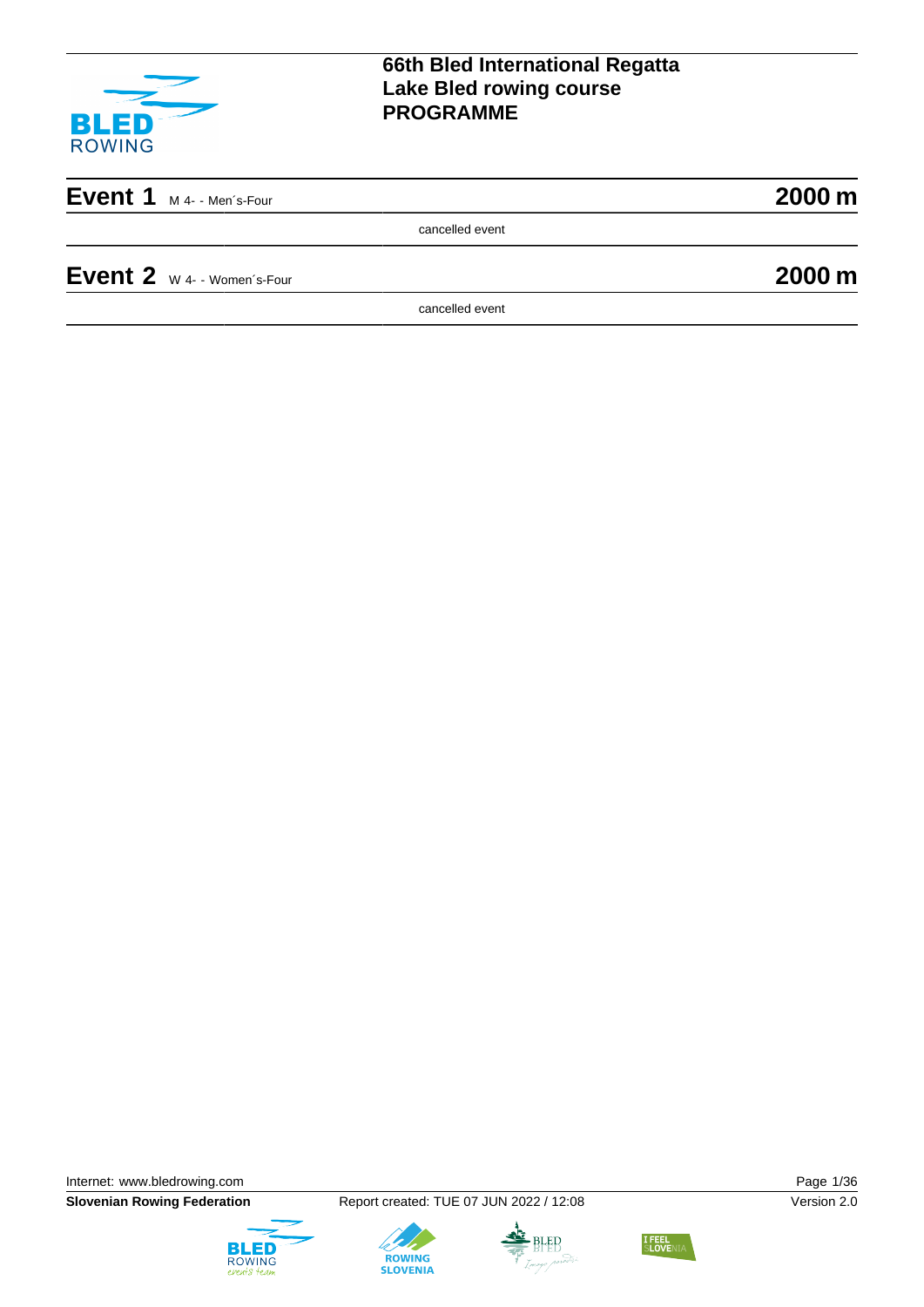

| Event 3<br>JM 1x - Junior Men's-Single Sculls   | 2000 m                       |
|-------------------------------------------------|------------------------------|
| Heat $(6)$<br>Fri. 15:00 hrs                    | Final $(3)$<br>Sat. 8:00 hrs |
| 1 SVK Slovenský veslársky klub                  |                              |
| Matej Vanícek (2005)                            |                              |
| 2 CRO Hrvatski Akademski Veslacki Klub Mladost  |                              |
| Stribor Cizmek (2004)                           |                              |
| <b>3 SLO VK Dravske elektrarne Maribor</b>      |                              |
| Jakob Brglez (2004)                             |                              |
| 4 SLO Slovenian Rowing Federation               |                              |
| Jurij Korbar (2004)                             |                              |
| 5 SLO Slovenian Rowing Federation               |                              |
| Gašper Parte (2004)                             |                              |
| 6 SVK TJ Veslársky klub Šintava                 |                              |
| Peter Garaj (2004)                              |                              |
| 7 HUN Szegedi Vízisport Egyesület               |                              |
| Dénes Tapasztó (2005)                           |                              |
| 8 SRB Veslacki klub Tamiš                       |                              |
| Milan Uveric (2005)                             |                              |
| 9 SLO Rowing Club Ljubljanica                   |                              |
| Mitja Trost (2005)                              |                              |
| 10 SVK Slovenský veslársky klub                 |                              |
| Matej Vanícek (2005)                            |                              |
| <b>11 BUL Bulgarian Rowing Federation</b>       |                              |
| Alexandar Nikolov (2005)                        |                              |
| 12 SLO Rowing Club Argo                         |                              |
| Jernej Vuk (2005)                               |                              |
| 13 AUT Ruderverein Villach von 1881             |                              |
| David Kobau (2005)                              |                              |
| 14 HUN Bajai Spartacus Sport Club               |                              |
| Miklós Molnár (2004)                            |                              |
| 15 SLO VK Dravske elektrarne Maribor            |                              |
| Arne Završnik (2005)                            |                              |
|                                                 |                              |
| 16 SLO Veslaški klub Bled                       |                              |
| Luka Ulcar (2005)                               |                              |
| 17 HUN Danubius Nemzeti Hajós Egylet            |                              |
| Lóránt Domokos (2005)                           |                              |
| 18 HUN Szolnoki Sportcentrum Nonprofit Kft.     |                              |
| Attila Levente Nagy (2005)                      |                              |
| 19 CRO Veslacki Klub Trešnjevka                 |                              |
| David Ljubenko (2005)                           |                              |
| 20 HUN Gyori Atlétikai Club Evezos Szakoszátály |                              |
| Pintér József Dániel (2005)                     |                              |
| 21 SLO Slovenian Rowing Federation              |                              |
| Matej Markuža (2004)                            |                              |
| 22 SRB Veslacki klub Tamiš                      |                              |
| Nemanja Badrljica (2004)                        |                              |
| 23 SVK Slovak Rowing Federation                 |                              |

Peter Strecanský (2005)

Internet: [www.bledrowing.com](http://www.bledrowing.com) **Page 2/36** 



**ROWING**<br>SLOVENIA



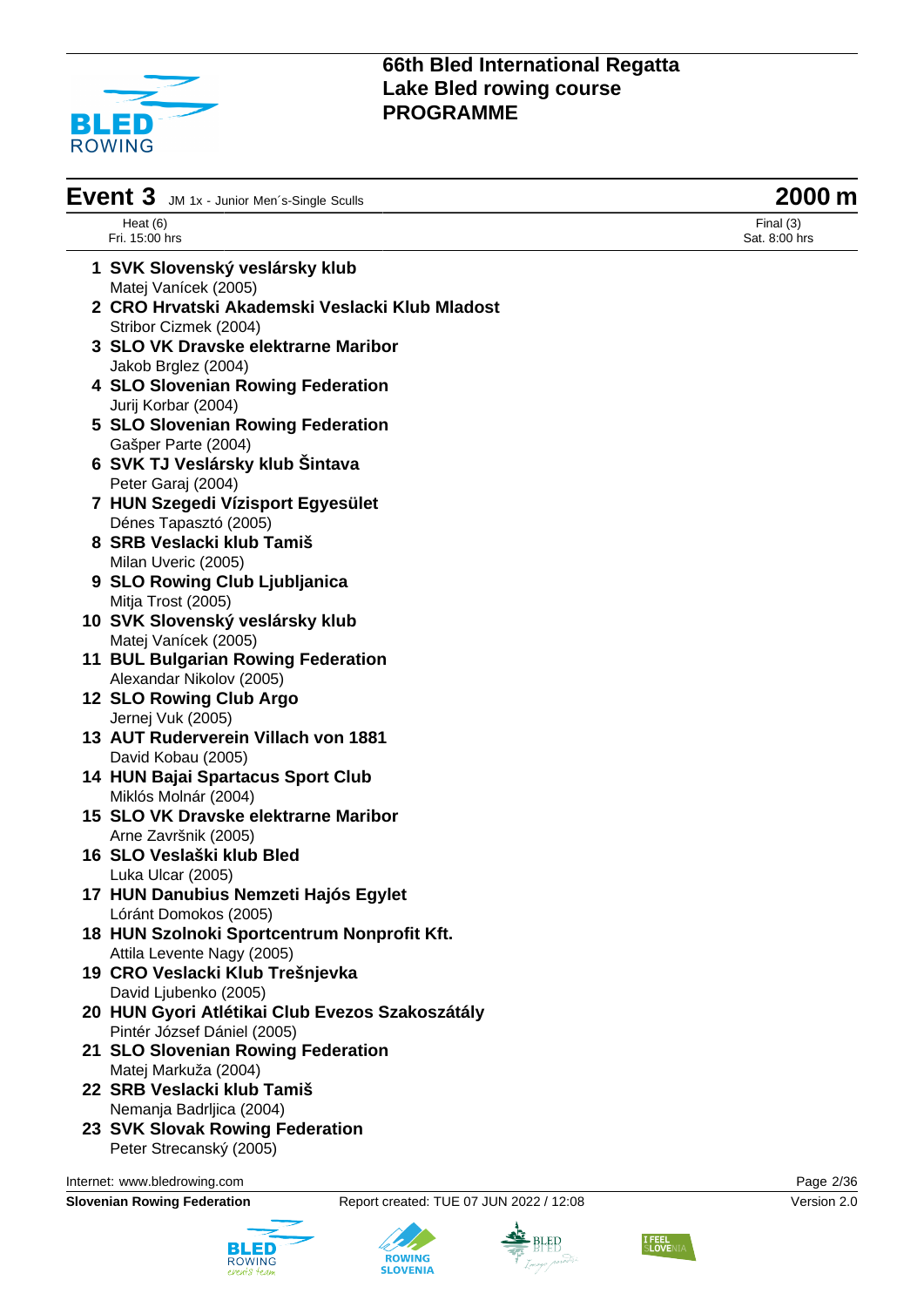

- **24 SRB Veslacki klub Zrenex** Lav Adamov (2004)
- **25 AUT Ruderverein Villach von 1881** Michal Haloda (2004)
- **26 SLO Slovenian Rowing Federation** Gabrijel Potocnik (2004)
- **27 HUN Hungarian Rowing Federation** Máté Drávucz (2004)
- **28 AUT Salzburger Ruderklub MÖVE** Noah Roidmayer (2004)
- **29 HUN Szolnoki Sportcentrum Nonprofit Kft.** Zsombor Balog (2004)
- **30 SLO Slovenian Rowing Federation** Arne Završnik (2005)
- **31 SLO Slovenian Rowing Federation** Jakob Brglez (2004)
- **32 SLO Rowing Club Argo** Luka Maric (2005)
- **33 CRO Veslacki Klub Krka** Bartol Medic (2005)
- **34 SLO Slovenian Rowing Federation** Aljaž Kunstelj (2005)
- **35 HUN Gyori Atlétikai Club Evezos Szakoszátály** Glazer Mario (2004)

Internet: [www.bledrowing.com](http://www.bledrowing.com) Page 3/36







**ROWING** 



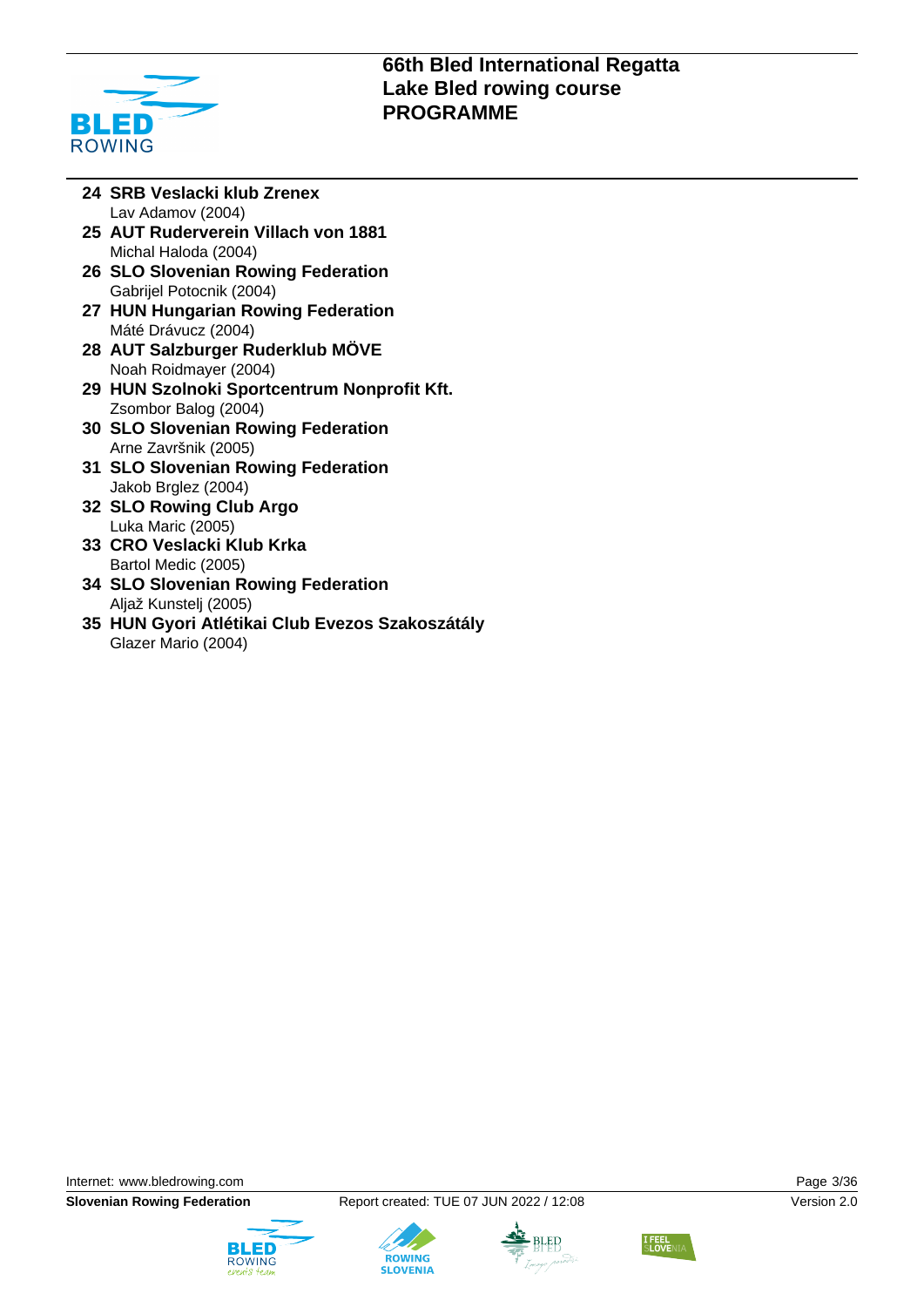

| Event 4<br>JW 1x - Junior Women's-Single Sculls | 2000 m                       |
|-------------------------------------------------|------------------------------|
| Heat $(3)$<br>Fri. 15:30 hrs                    | Final $(2)$<br>Sat. 8:21 hrs |
| 1 CRO Veslacki Klub Trešnjevka                  |                              |
| Elena Grncarovski (2004)                        |                              |
| 2 SLO Slovenian Rowing Federation               |                              |
| Jana Dremelj (2004)                             |                              |
| 3 AUT Ruderclub Wels                            |                              |
| Emma Damberger (2004)                           |                              |
| 4 AUT Ruderverein Villach von 1881              |                              |
| Selina Bugelnig (2005)                          |                              |
| 5 HUN Bajai Spartacus Sport Club                |                              |
| Blanka Derekas (2005)                           |                              |
| 6 HUN Gyori Atlétikai Club Evezos Szakoszátály  |                              |
| Fuzi Boglarka (2005)                            |                              |
| 7 SLO Veslaški klub Bled                        |                              |
| Amber Cop (2005)                                |                              |
| 8 AUT Wiener-Ruder-Club Pirat                   |                              |
| Rita Grill (2004)                               |                              |
| 9 HUN Hungarian Rowing Federation               |                              |
| Luca Pádár (2005)                               |                              |
| 10 SRB Veslacki klub Smederevo                  |                              |
| Milka Zdjelar (2004)                            |                              |
| <b>11 BUL Bulgarian Rowing Federation</b>       |                              |
| Andrea Karagyozova (2005)                       |                              |
| 12 CRO Veslacki Klub Zagreb                     |                              |
| Enola Kharboutly (2004)                         |                              |

**13 SLO Veslaški klub Bled** Maša Churkina (2004)

Internet: [www.bledrowing.com](http://www.bledrowing.com) **Page 4/36** 







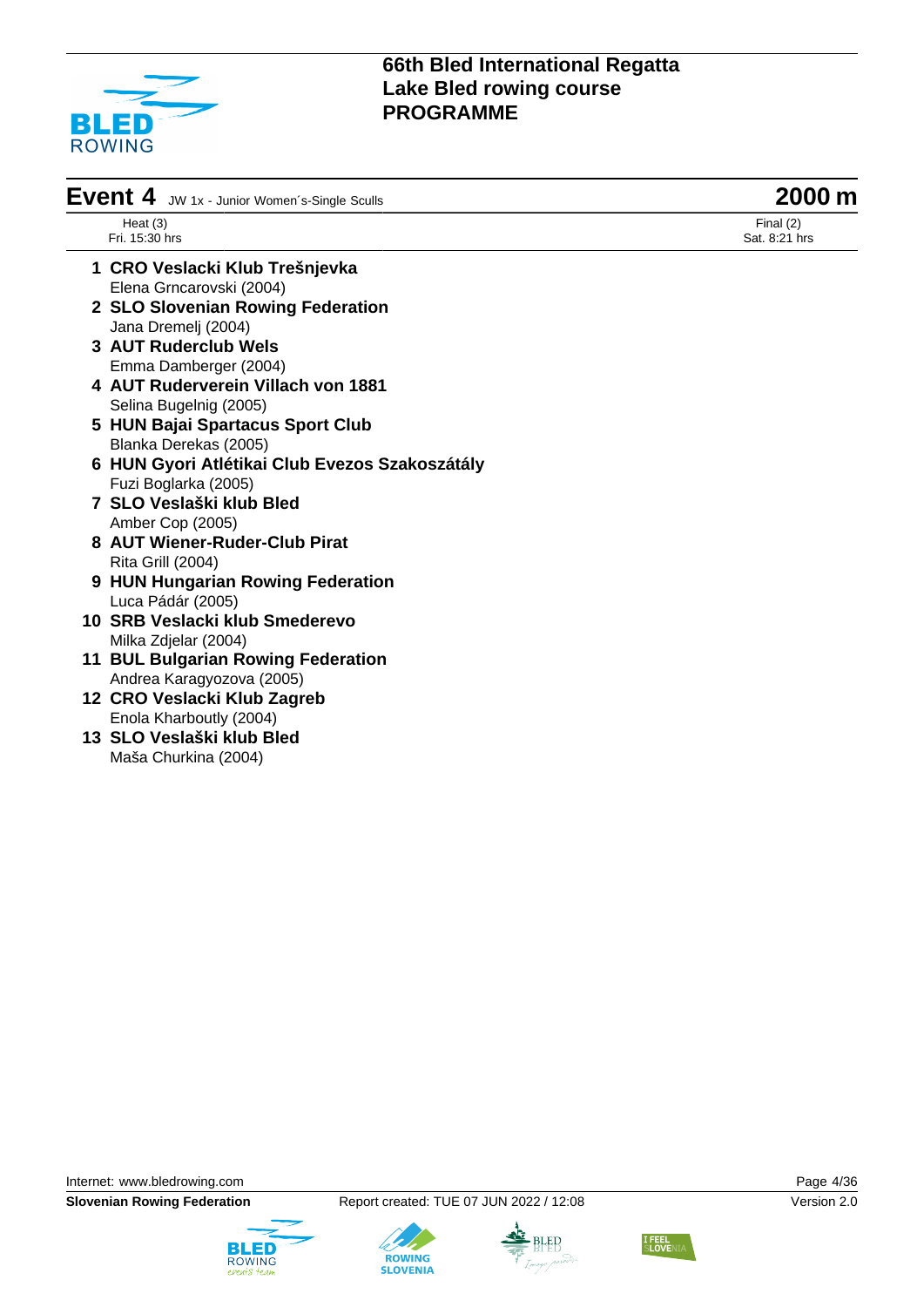

| Event 5 JM 2- - Junior Men's-Pair |                                                                | 2000                         |  |
|-----------------------------------|----------------------------------------------------------------|------------------------------|--|
|                                   | Heat $(2)$<br>Fri. 15:45 hrs                                   | Final $(2)$<br>Sat. 8:35 hrs |  |
|                                   | 1 HUN Hungarian Rowing Federation                              |                              |  |
|                                   | Máté Kiss (2004), Bernát Hauser (2004)                         |                              |  |
|                                   | 2 CRO Veslacki Klub Trešnjevka                                 |                              |  |
|                                   | Frane Krišto (2004), David Fran (2004)                         |                              |  |
|                                   | 3 CRO Veslacki Klub Zagreb                                     |                              |  |
|                                   | Goran Batoš (2005), Adam Cuckovic (2004)                       |                              |  |
|                                   | 4 AUT Ruderverein Villach von 1881                             |                              |  |
|                                   | Anton Pfurtscheller (2007), Christoph Spath-Glantschnig (2007) |                              |  |
|                                   | 5 SLO Rowing Club Ljubljanica                                  |                              |  |
|                                   | Vid Milisav Ribaric (2004), Jakob Pejovic (2004)               |                              |  |
|                                   | 6 CRO Veslacki Klub Trešnjevka                                 |                              |  |
|                                   | Gabrijel Pšenica (2004), Karlo Hašperger (2004)                |                              |  |
|                                   | <b>7 SUI Seeclub Luzern</b>                                    |                              |  |
|                                   | Lio Lampkowski (2004), Thaddaus Lange (2005)                   |                              |  |
|                                   | 8 AUT RV Albatros Klagenfurt / RV Villach v. 1881              |                              |  |
|                                   | Nikolaus Strauss (2005), Bernd Pfurtscheller (2005)            |                              |  |
|                                   | 9 HUN Hungarian Rowing Federation                              |                              |  |
|                                   | Ádám Rankó (2004), Bence Kiss (2004)                           |                              |  |
|                                   | 10 AUT Ruderverein Nautilus v.1878 Klagenfurt                  |                              |  |
|                                   | Nicolas Zwanziger (2005), Cillian Zwanziger (2005)             |                              |  |
|                                   | Event 6 JW 2- - Junior Women's-Pair                            | 200                          |  |

## **1 HUN Szolnoki Sportcentrum Nonprofit Kft.** Barbara Horváth (2005), Ajna Kiss (2005) **2 HUN Hungarian Rowing Federation**

- Zsófia Sándor (2004), Hella Bencsics (2005) **3 AUT Erster Wiener Ruderclub LIA**
- Isabella Loh (2004), Nina Bartl (2004)
- **4 HUN Magyar Testgyakorlók Köre Budapest** Dóra Szente (2006), Szonja Bagdács (2006)
- **5 HUN Szolnoki Sportcentrum Nonprofit Kft.** Lilla Takó (2007), Bianka Juhász (2007)
- **6 HUN Magyar Testgyakorlók Köre Budapest** Eniko Lukácsovics (2006), Kíra Lipták (2006)









Final Sat. 8:49 hrs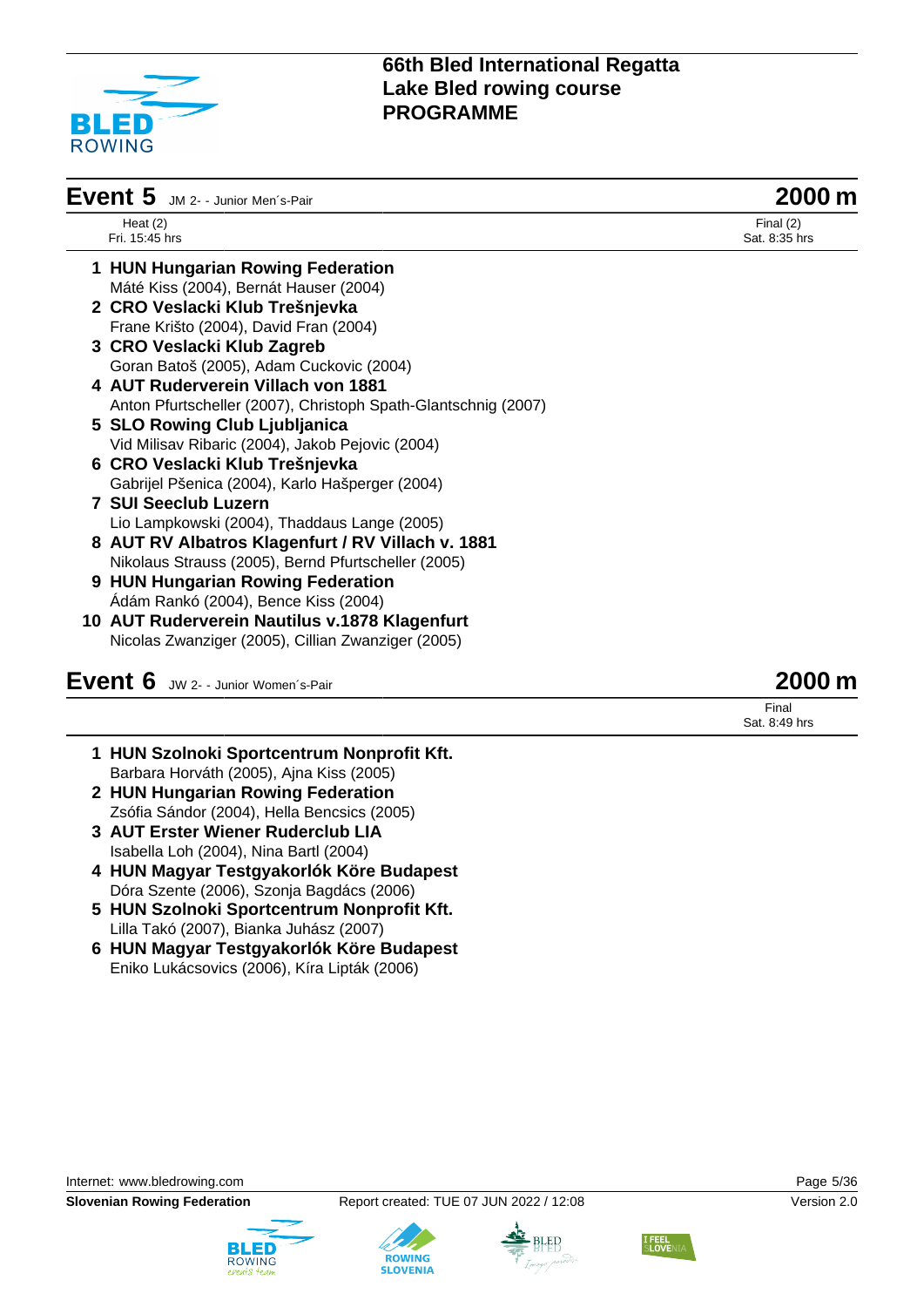

| Event 7<br>JM 2x - Junior Men's-Double Sculls   | 2000 m                       |
|-------------------------------------------------|------------------------------|
| Heat $(2)$<br>Fri. 15:55 hrs                    | Final $(2)$<br>Sat. 8:56 hrs |
| 1 BUL Armeetz / CSKA                            |                              |
| Iliyan Stoilov (2005), Yoan Ivanov (2005)       |                              |
| 2 CRO Croatian Rowing Federation                |                              |
| Nikola Kontrec (2005), Joshua Nicoscia (2004)   |                              |
| 3 HUN Hungarian Rowing Federation               |                              |
| Ádám Igar (2004), István Althammer (2004)       |                              |
| 4 AUT RV Albatros Klagenfurt / RV Albatros      |                              |
| Peter Litzllachner (2005), Leo Oswald (2004)    |                              |
| 5 AUT WRC Pirat / 1. Wiener RC LIA              |                              |
| Reischl Leo (2005), Aleks Svetina (2005)        |                              |
| 6 SRB Veslacki klub Tamiš                       |                              |
| Lazar Kovacevic (2005), Andrija Rankovic (2005) |                              |
| 7 HUN Hungarian Rowing Federation               |                              |
| Dominik Dávid (2004), Bálint Kocsis (2005)      |                              |
| 8 CRO Croatian Rowing Federation                |                              |
| Marin Smoljanovic (2004), Ivan Talaja (2005)    |                              |
| 9 HUN Gyori Atlétikai Club Evezos Szakoszátály  |                              |
| Gasztonyi Barnabás (2005), Romeo Toth (2005)    |                              |
| Event 8<br>JW 2x - Junior Women's-Double Sculls | 2000 m                       |
|                                                 | Final<br>Sat. 9:10 hrs       |

- **1 CRO Hrvatski Akademski Veslacki Klub Mladost** Petra Ramljak (2004), Reina Rimbaldo (2005)
- **2 HUN Hungarian Rowing Federation** Eszter Kovács (2005), Klaudia Majsa (2006)
- **3 AUT RV Villach v. 1881 / RV Nautilus v.1878 Klagenfurt** Valentina Krug (2005), Magdalena Zelloth (2005)
- **4 HUN Hungarian Rowing Federation** Dorina Dorusák (2005), Dóra Domokos (2005)
- **5 AUT Union RV Pöchlarn / RV Wiking Linz** Emma Gutsjahr (2004), Greta Haider (2005)
- **6 SVK Slovak Rowing Federation** Anna Kublová (2005), Simona Weiszová (2006)







**ROWING** 



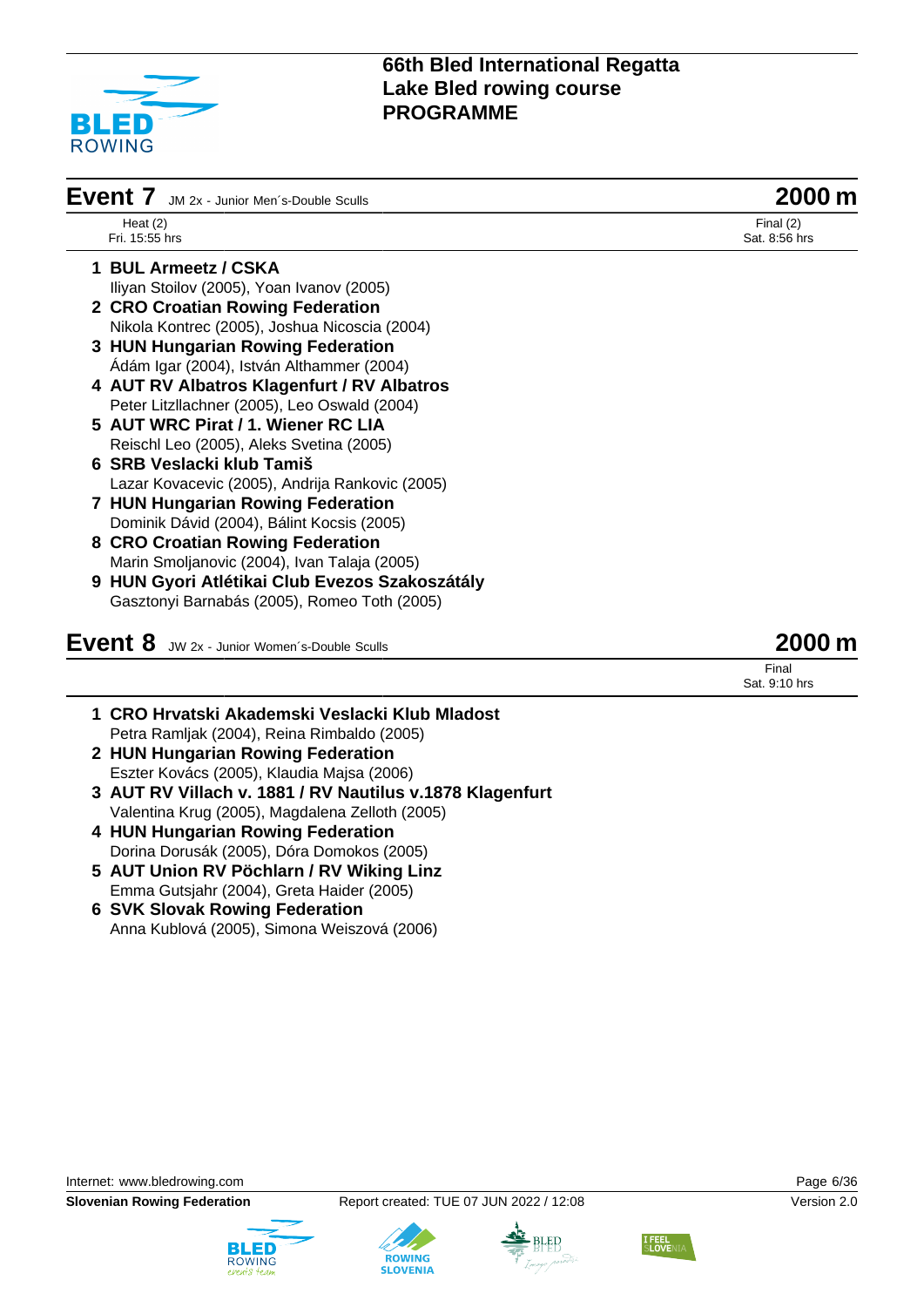

| Event 9 LM 1x - Lightweight Men's-Single Sculls | 2000 m                       |
|-------------------------------------------------|------------------------------|
| Heat $(2)$<br>Fri. 16:05 hrs                    | Final $(2)$<br>Sat. 9:17 hrs |
| 1 SLO Veslaški klub Bled                        |                              |
| Jure Hojkar (2003)                              |                              |
| 2 HUN Hungarian Rowing Federation               |                              |
| Zalán Fekete (2003)                             |                              |
| 3 AUT Ruderverein "Albatros" Klagenfurt         |                              |
| Kristjan Korenjak (2003)                        |                              |
| 4 AUT Ruderverein Villach von 1881              |                              |
| Bernd Gutschi (2002)                            |                              |
| 5 HUN Hungarian Rowing Federation               |                              |
| Vencel Galcsó (1998)                            |                              |
| 6 AUT Ruderverein Wiking Linz                   |                              |
| Mario Minichberger (2003)                       |                              |
| 7 HUN Bajai Spartacus Sport Club                |                              |
| János Cselinácz (1996)                          |                              |
| 8 HUN Külker Evezos Klub                        |                              |
| Bence Tamas (1992)                              |                              |
| 9 SLO Slovenian Rowing Federation               |                              |
| Rajko Hrvat (1986)                              |                              |
| 10 SLO Rowing Club Ljubljanica                  |                              |
| Jordan Arih Kranjec (2003)                      |                              |
| <b>11 AUT Ruderverein Wiking Linz</b>           |                              |
| Konrad Hultsch (2001)                           |                              |

# **Event 10** LW 1x - Lightweigt Women's-Single Sculls **2000 m**

| Heat $(2)$ |                |  |
|------------|----------------|--|
|            | Fri. 16:15 hrs |  |

- **1 HUN Gyori Atlétikai Club Evezos Szakoszátály** Ott Anna (1999)
- **2 CRO Croatian Rowing Federation** Dora Dragicevic (1996)
- **3 HUN Szegedi Vízisport Egyesület** Anna Király (2004)
- **4 BUL Cherpokov** Antoaneta Karaivanova (2000)
- **5 SUI Seeclub Luzern** Julia Ruckli (1998)
- **6 SLO Slovenian Rowing Federation** Ruby Cop (2003)
- **7 AUT Wiener Ruderklub Donau** Anna Schäfer (2001)





**ROWING** 

**SLOVENIA** 





# Final

Sat. 9:31 hrs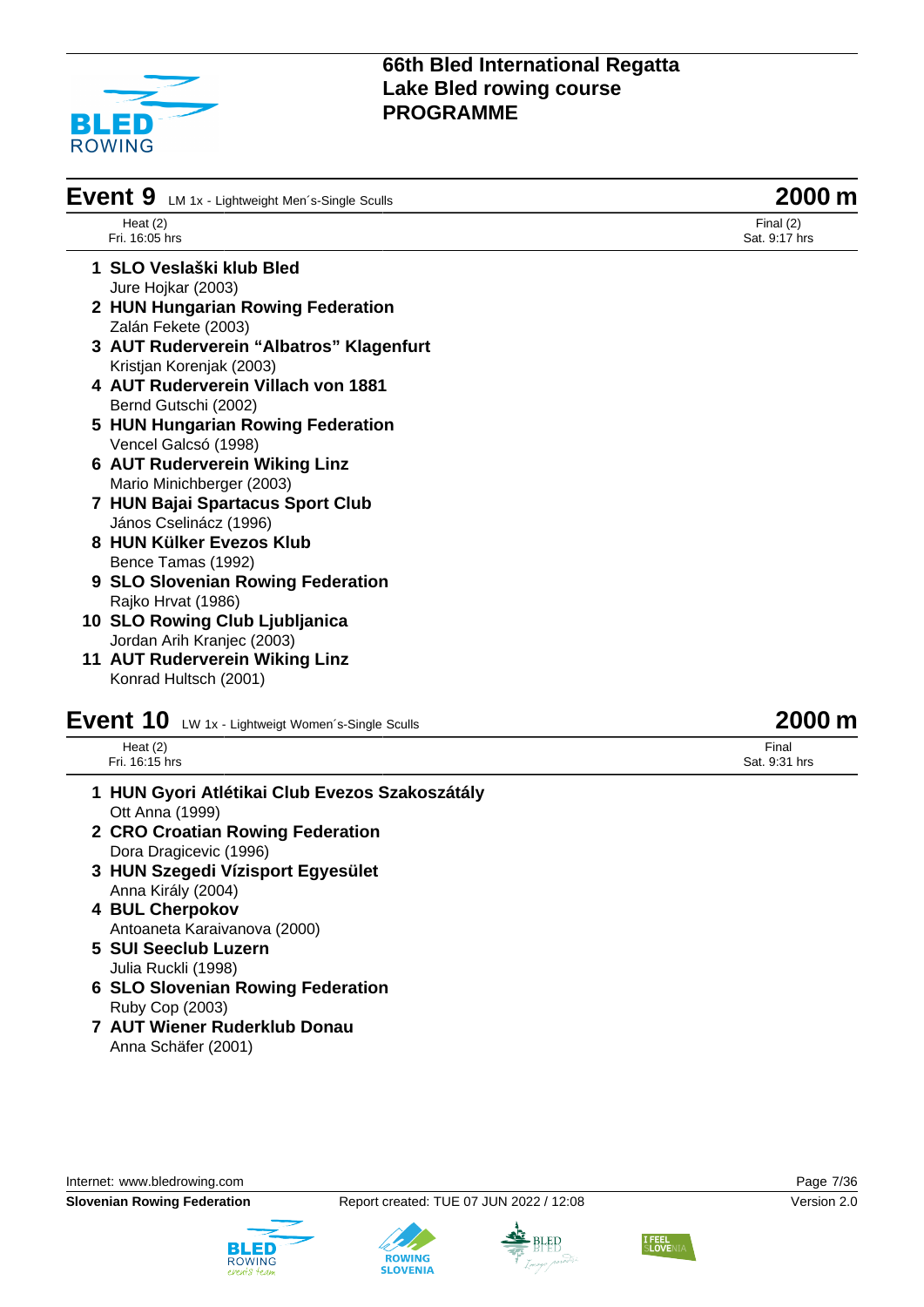

| Event 11<br>JM 4- - Junior Men's-Four                                                           | 2000 m                       |
|-------------------------------------------------------------------------------------------------|------------------------------|
| Heat $(2)$<br>Fri. 16:25 hrs                                                                    | Final $(2)$<br>Sat. 9:38 hrs |
| 1 HUN Hungarian Rowing Federation                                                               |                              |
| Ferenc Szigeti (2005), Amir Shah (2004), Áron Boros (2006), Péter László Gasztonyi (2005)       |                              |
| 2 HUN Szegedi Vízisport Egyesület                                                               |                              |
| Kristóf Horpácsy (2005), Patrik Lukács (2004), Márton Hajdú (2006), Bálint Pálka (2006)         |                              |
| 3 HUN Mosonmagyaróvári Vizisport Egyesület                                                      |                              |
| Mátyás Demkó (2006), Ádám Hegedüs (2006), László Ko (2005), Patrik Varga (2006)                 |                              |
| 4 HUN Hungarian Rowing Federation                                                               |                              |
| Marcell Zudor (2004), Narék Dedeyan (2004), Attila Geszti (2004), Olivér Boros (2004)           |                              |
| 5 SLO VK Dravske elektrarne Maribor                                                             |                              |
| Leo Hedl (2005), Niko Safran (2004), Miha Lobnik (2005), Liam Stuart Edmonston (2005)           |                              |
| 6 AUT WRC Pirat / 1. Wiener RC LIA / WRK Argonauten                                             |                              |
| Adam Cech (2006), Max Kofler (2006), Peter Horauer (2006), Timon Schulte-Umberg (2006)          |                              |
| <b>7 AUT Erster Wiener Ruderclub LIA</b>                                                        |                              |
| Daniel Wagner (2004), Elias Hautsch (2004), Julian Wienert (2005), Teodor-Tan Tschaikner (2004) |                              |
| 8 CRO Croatian Rowing Federation                                                                |                              |
| Matej Terlevic (2004), Sven Thomas Banovic (2005), Matej Galic (2004), Lovre Puh (2004)         |                              |
| 9 HUN Hungarian Rowing Federation                                                               |                              |
| Áron Kalmár (2005), Ádám Csizmadia (2005), Simon Kunstár (2005), Ágoston Pálmai (2005)          |                              |
| Event 12 JW 4- - Junior Women's-Four                                                            | 2000 m                       |
|                                                                                                 | Final<br>Sat. 9:52 hrs       |
| 1 AUT Linzer Ruderverein Ister                                                                  |                              |

Nina Müllner (2005), Lilly Maria Hobelsberger (2005), Paula Maria Bauer (2005), Alexandra Handl (2005) **2 HUN Szolnoki Sportcentrum / GYAC Evezos**

Lili Romsics (2004), Réka Volter (2004), Eszter Holpert (2005), Gabriella Dudás (2005)

| Event 13 JM 4x - Junior Men's-Quadruple Sculls | 2000 m                 |
|------------------------------------------------|------------------------|
|                                                | Final<br>Sat. 9:59 hrs |

**1 CRO Veslacki Klub Jadran - Rijeka** Leo Cucak (2005), Dominik Biruš (2004), Roko Rafael Katic (2005), Loren Horvat (2005) **2 CRO Veslacki Klub Neptun**

MARO MOJAS (2005), TONI PULIC (2005), VICKO SOLETIC (2004), VITO SUTALO (2007)

**3 SRB Veslacki klub Danubius 1885** Ognjen Dukic (2005), Dejan Manojlovic (2005), Marko Fratucan (2005), Nemanja Kesic (2005)





**ROWING** 



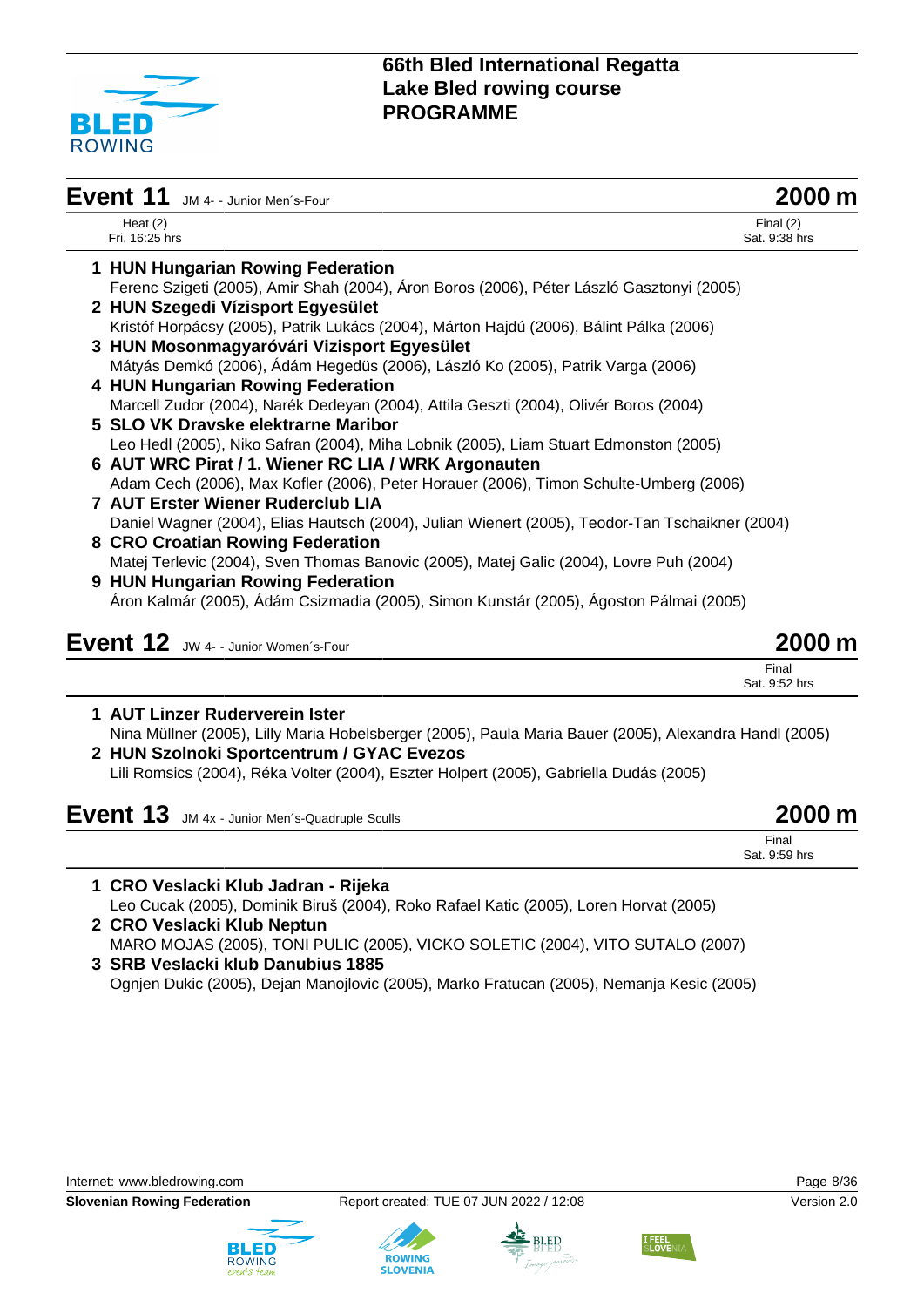

**Event 14** JW 4x - Junior Women´s-Quadruple Sculls **2000 m**

Final Sat. 10:06 hrs

- **1 AUT WSV Ottensheim / Salzburger RK MÖVE / RV Wiking Linz** Linda Weitmann (2005), Theresa Berger (2005), Emma Rainer (2005), Katharina Nagler (2005)
- **2 HUN MTK Budapest / SZVE** Krisztina Temesi (2005), Miriam Kovács (2005), Orsolya Molnár (2005), Laura Mácsai (2005)
- **3 HUN Hungarian Rowing Federation** Anna Schrieber (2004), Zsófia Angyal (2004), Szonja Balázs (2004), Zsófia Nagy (2006)

Internet: [www.bledrowing.com](http://www.bledrowing.com) Page 9/36

**Slovenian Rowing Federation** Report created: TUE 07 JUN 2022 / 12:08 Version 2.0







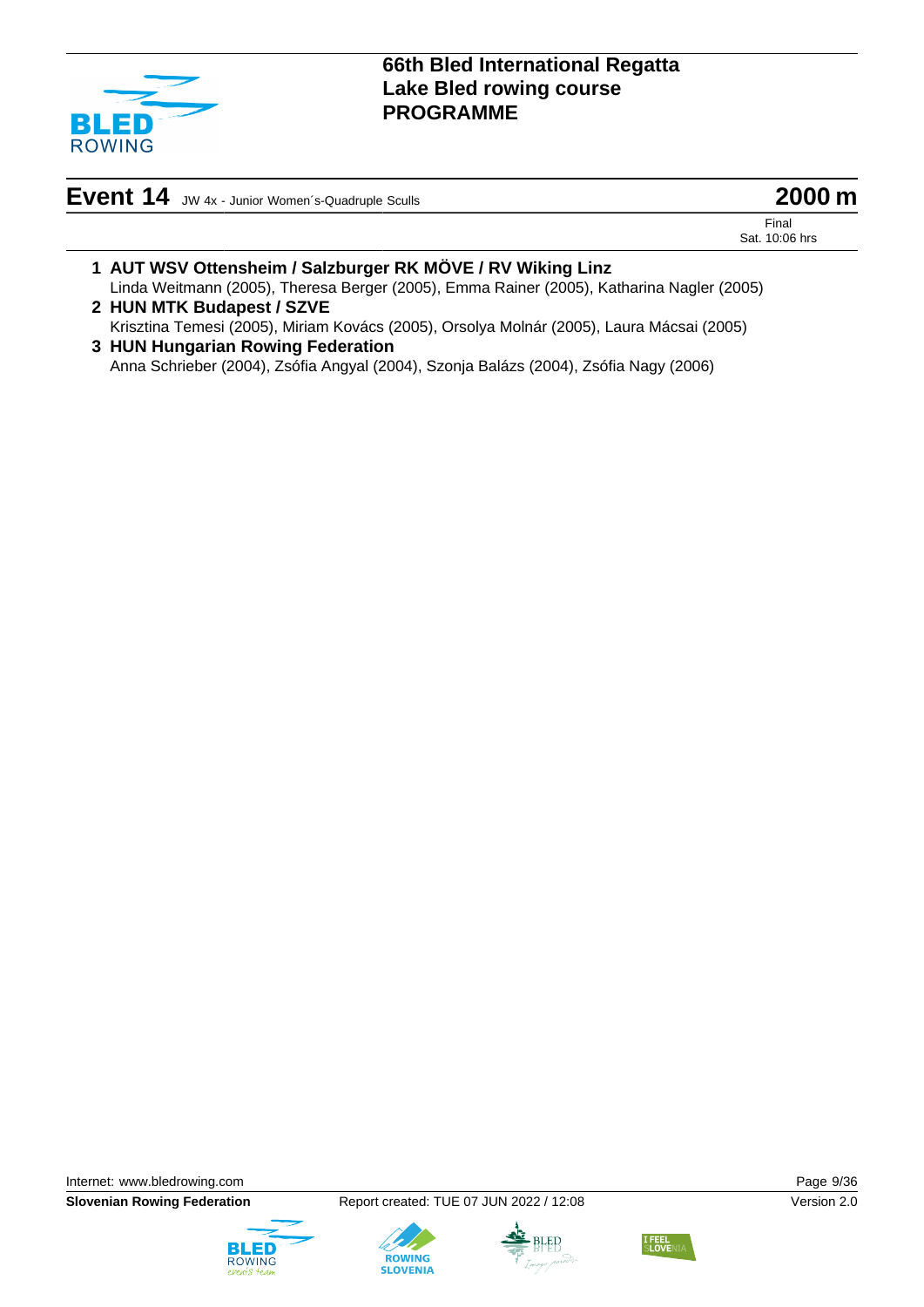

| Event 15 BJM 1x - Junior Men's-Single Sculls | 2000 m                      |
|----------------------------------------------|-----------------------------|
| Heat $(4)$<br>Fri. 16:35 hrs                 | Final (3)<br>Sat. 10:13 hrs |
|                                              |                             |
| 1 SRB Veslacki klub Smederevo                |                             |
| Jovan Marinkovic (2007)                      |                             |
| 2 CRO Croatian Rowing Federation             |                             |
| Petar Jukic (2006)                           |                             |
| 3 SRB Veslacki klub Graficar                 |                             |
| Ognjen Dobric (2007)                         |                             |
| 4 SRB Veslacki klub Begej 1883               |                             |
| Miloš Lavirac (2006)                         |                             |
| 5 SLO Veslaški klub Bled                     |                             |
| Nikola Halleger (2006)                       |                             |
| 6 SRB Veslacki klub Tamiš                    |                             |
| Damjan Stojkovic (2006)                      |                             |
| 7 SVK Slovenský veslársky klub               |                             |
| Michal Žemla (2006)                          |                             |
| 8 SRB Veslacki klub Palic                    |                             |
| Sergej Cipak (2006)                          |                             |
| 9 SUI Seeclub Luzern                         |                             |
| Mark Studhalter (2007)                       |                             |
| 10 SVK Slovenský veslársky klub              |                             |
| Oliver Šimek (2006)                          |                             |
| 11 AUT Erster Wiener Ruderclub LIA           |                             |
| Joe Koch-Daubrawa (2006)                     |                             |
| 12 SLO Rowing Club Ljubljanica               |                             |
| Luka Valic (2007)                            |                             |
| 13 HUN Bajai Spartacus Sport Club            |                             |
| Gorán Veto (2006)                            |                             |
| 14 SLO Rowing Club Ljubljanica               |                             |
| Jakob Korbar (2007)                          |                             |
| 15 CRO Veslacki Klub Krka                    |                             |
| Franko Dobra (2007)                          |                             |
| <b>16 SUI Seeclub Luzern</b>                 |                             |
| Davide Muzzi (2006)                          |                             |
| 17 SLO Veslaški klub Bled                    |                             |
| Gal Zorman (2006)                            |                             |
| <b>18 BUL Armeetz</b>                        |                             |
| Maksim Atanasov (2007)                       |                             |
| <b>19 CRO Croatian Rowing Federation</b>     |                             |
| Petar Simone (2006)                          |                             |
| 20 AUT Erster Wiener Ruderclub LIA           |                             |
| Moritz Beran (2007)                          |                             |
|                                              |                             |

Internet: [www.bledrowing.com](http://www.bledrowing.com) **Page 10/36** 





**ROWING**<br>SLOVENIA



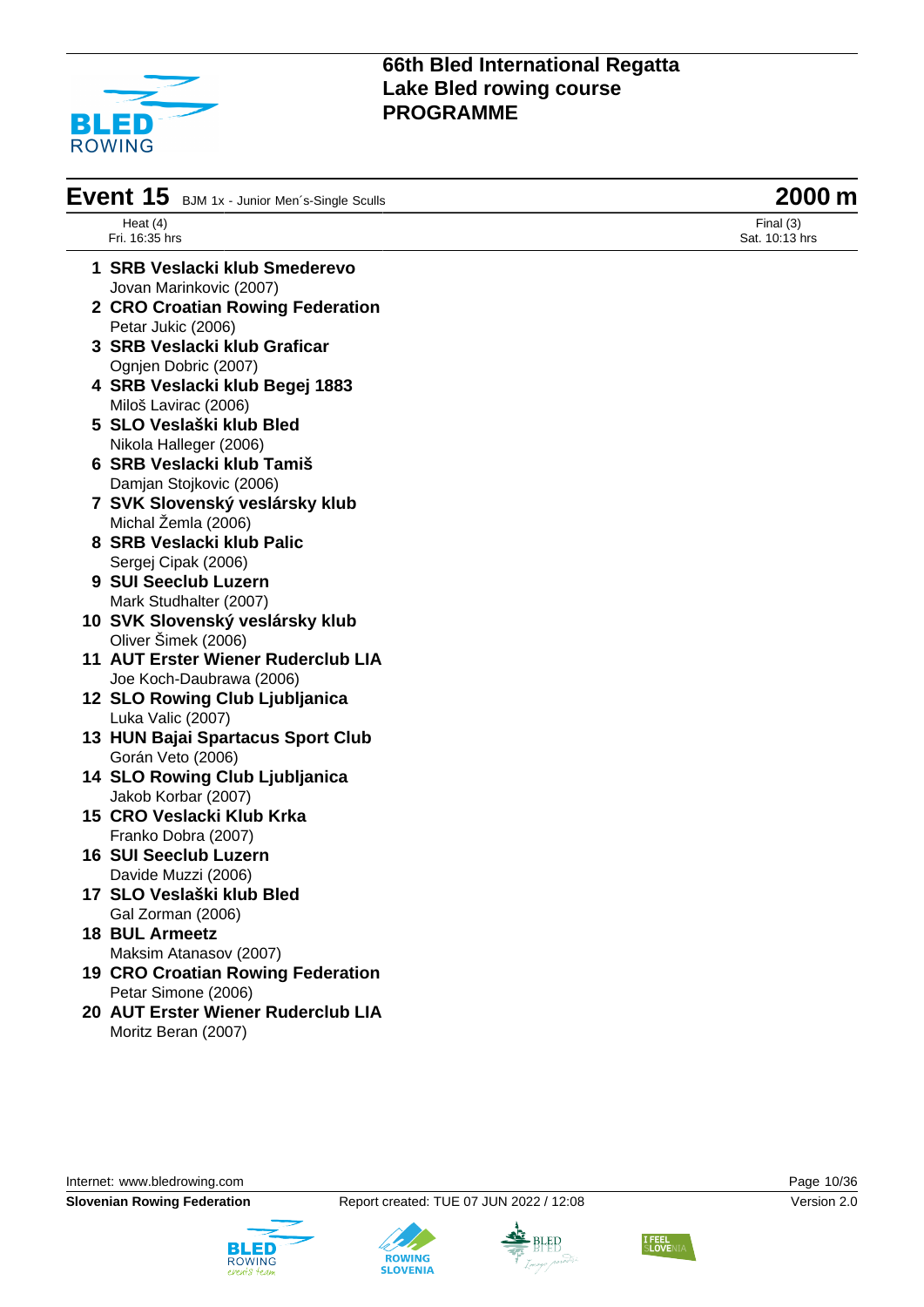

| Event 16<br>BJW 1x - Junior Women's-Single Sculls | 2000 m                      |
|---------------------------------------------------|-----------------------------|
| Heat $(3)$<br>Fri. 16:55 hrs                      | Final (3)<br>Sat. 10:34 hrs |
| 1 SLO Veslaški klub Bled                          |                             |
| Blažka Sedovšek (2008)                            |                             |
| 2 AUT Erster Wiener Ruderclub LIA                 |                             |
| Johanna Vychytil (2007)                           |                             |
| 3 SLO VK Dravske elektrarne Maribor               |                             |
| Lara Cas (2006)                                   |                             |
| 4 SLO Veslaški klub Bled                          |                             |
| Nika Janjuševic (2006)                            |                             |
| <b>5 CRO Croatian Rowing Federation</b>           |                             |
| Dora Balic (2006)                                 |                             |
| 6 AUT Wassersportverein Ottensheim                |                             |
| Sophia Bötscher (2006)                            |                             |
| 7 AUT Wiener Ruderklub Argonauten                 |                             |
| Franziska Stögerer (2007)                         |                             |
| 8 CRO Croatian Rowing Federation                  |                             |
| Lana Tucic (2006)                                 |                             |
| 9 SLO Veslaški klub Bled                          |                             |
| Una Radonjic (2006)                               |                             |
| 10 SLO Rowing Club Ljubljanica                    |                             |
| Nika Šmalc (2007)                                 |                             |
| <b>11 BUL Armeetz</b>                             |                             |
| Rumyana Stoyanova (2008)                          |                             |
| 12 AUT Ruderverein Villach von 1881               |                             |
| Antonia Gigacher (2006)                           |                             |
| 13 SLO VK Dravske elektrarne Maribor              |                             |
| Hana Indihar (2007)                               |                             |
| 14 SLO Veslaški klub Bled                         |                             |
| Sara Sedovšek (2006)                              |                             |
| 15 SLO Rowing Club Argo                           |                             |
| Andreja Jurišic (2007)                            |                             |





**ROWING**<br>SLOVENIA



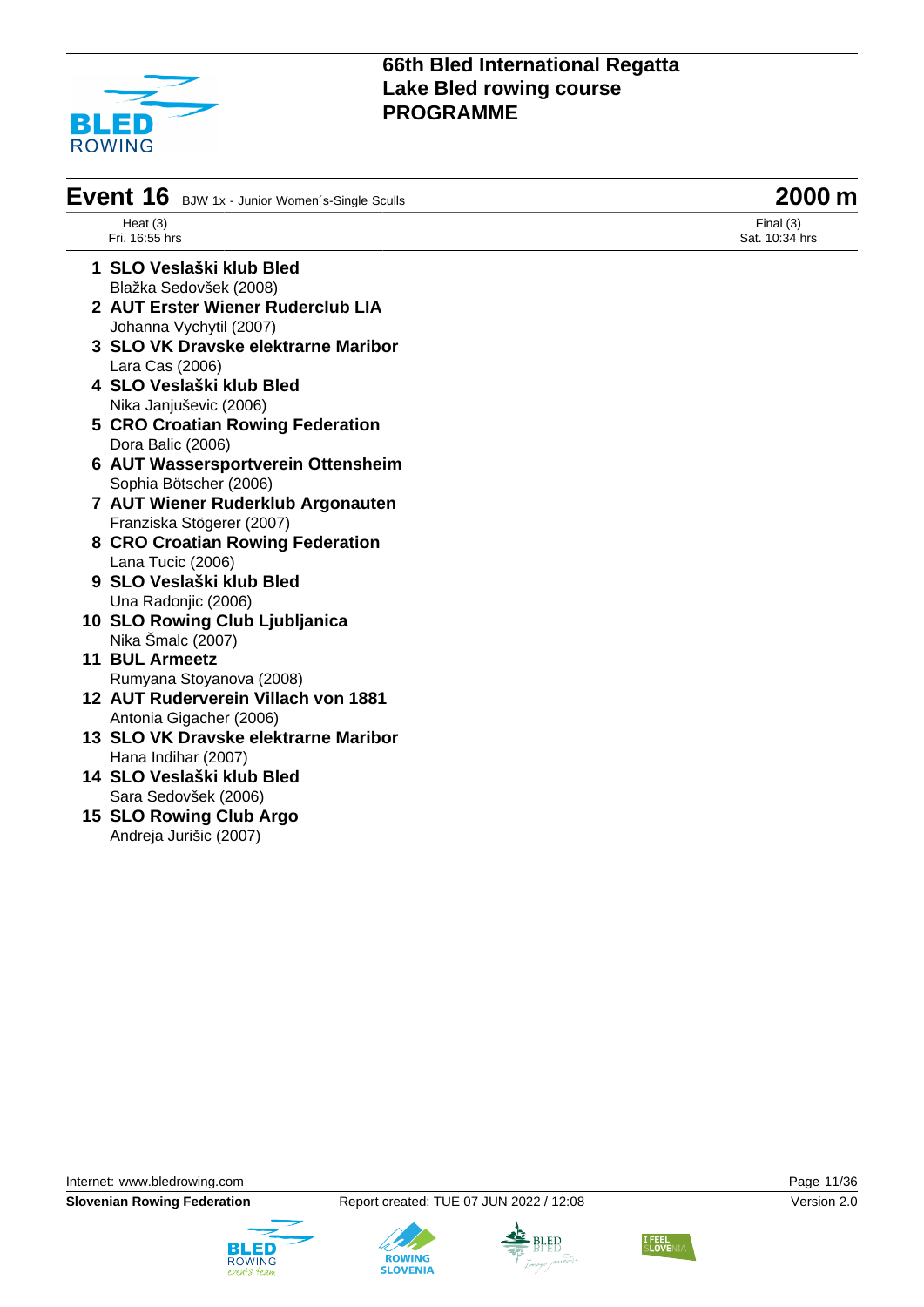

| Event 17 BJM 2x - Junior Men's-Double Sculls | 2000 m |
|----------------------------------------------|--------|
|----------------------------------------------|--------|

| Heat $(3)$     |  |
|----------------|--|
| Fri. 17:10 hrs |  |

Final (2) Sat. 10:55 hrs

- **1 CRO Croatian Rowing Federation** Marko Jurcic (2006), Toma Pavicic (2007)
- **2 SRB VK Danubius / VK Smederevo** Marko Maric (2006), Lazar Živanovic (2006)
- **3 CRO Croatian Rowing Federation** Jakov Horvat (2007), Lovro Rudec (2007)
- **4 AUT WRC Pirat / WRK Argonauten** Max Cagal (2007), Hippolyte Langlois (2006)
- **5 BUL CSKA** Georgi Karamanov (2007), Kaloyan Ladzhov (2007)
- **6 SLO Rowing Club Ljubljanica** Matija Valant Karat (2007), Nejc Kosmac (2006)
- **7 SLO Veslaški klub Bled** Jaka Dolar (2006), Paskal Ažman (2006)
- **8 AUT Linzer Ruderverein Ister** Ruben Griesfelder (2006), Jonas Campbell (2006)
- **9 AUT Linzer RV Ister / RC Wels** Leo Labak (2006), Balduin Reitzinger (2007)
- **10 CRO Veslacki Klub Krka** Jakov Slavica (2007), Marko Martinovic (2007)
- **11 SRB Veslacki klub Begej 1883** Vuk Božic (2006), Ognjen Kostin (2006)
- **12 BUL Akademik Sofia** Hristo Velikov (2006), Mario Neykov (2006)
- **13 HUN Szolnoki Sportcentrum / MTK Budapest** Dániel Drávucz (2007), Sámuel Gottfried (2006)

Internet: [www.bledrowing.com](http://www.bledrowing.com) Page 12/36











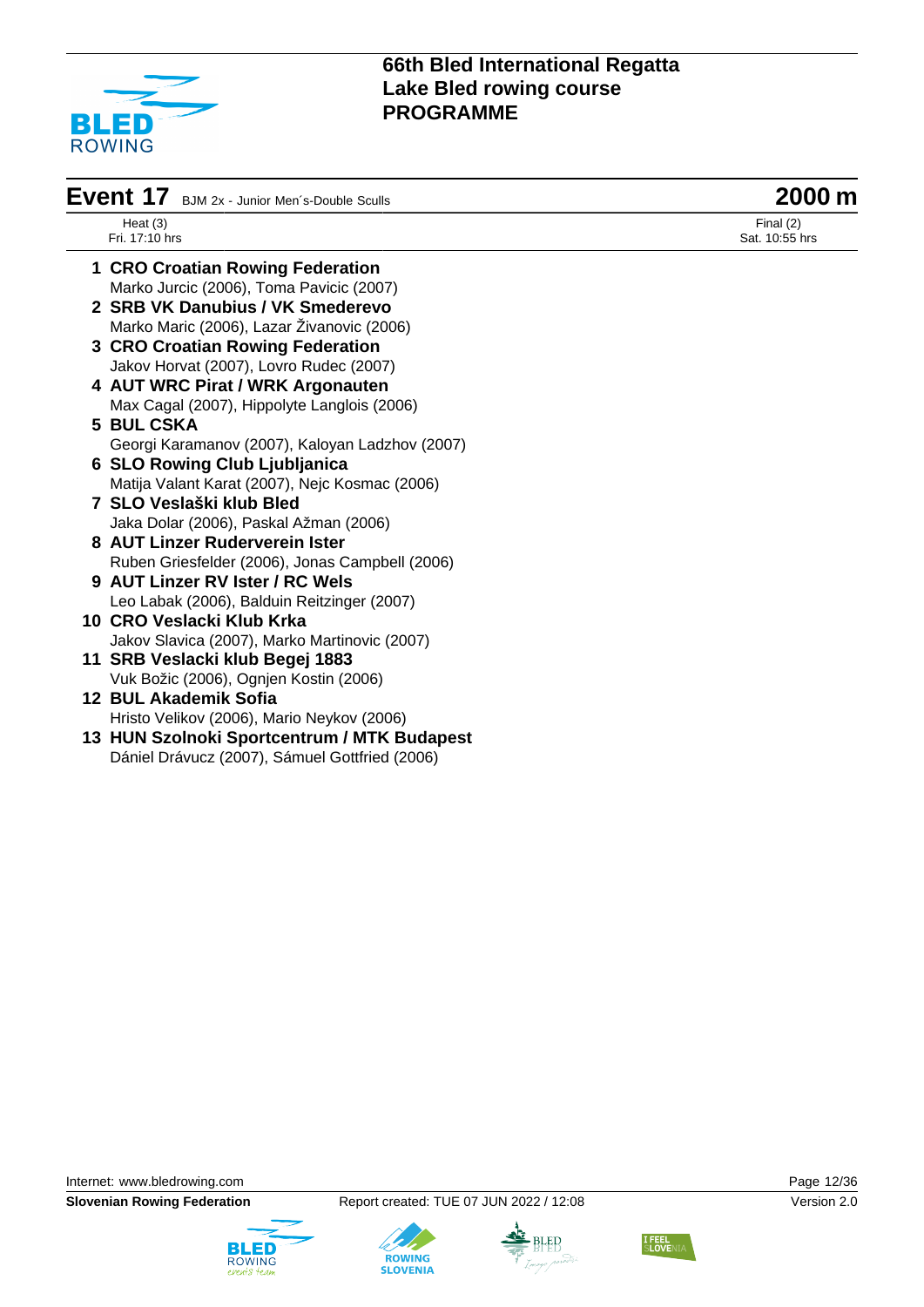

| Event 18 BJW 2x - Junior Women's-Double Sculls | 2000 m |
|------------------------------------------------|--------|
|------------------------------------------------|--------|

Heat (2) Fri. 17:25 hrs

Final (2) Sat. 11:09 hrs

- **1 AUT Erster Wiener Ruderclub LIA** Elizaveta Mazets (2006), Ines Wagner (2007)
- **2 CRO Veslacki Klub Trešnjevka** Nika Rabic (2006), Hana Tužinski (2006)
- **3 HUN Danubius Nemzeti Hajós Egylet** Natasa Dér (2007), Abigél Kovácsy (2007)
- **4 CRO Croatian Rowing Federation** Leni Baraba (2007), Laura Lalic (2006)
- **5 HUN Magyar Testgyakorlók Köre Budapest** Anna Elekes (2007), Emma Vágó (2007)
- **6 HUN Szegedi Vízisport Egyesület** Lilla Mácsai (2007), Blanka Napsugár Szabó (2006)
- **7 BUL CSKA** Yana Dimcheva (2007), Mihaela Metodieva (2006)
- **8 AUT Ruderverein Wiking Linz** Alina Paroubek (2006), Isabella Baumann (2007)
- **9 HUN Magyar Testgyakorlók Köre Budapest** Zsófia Bálint (2007), Blanka Karajz (2007)
- **10 HUN Danubius Nemzeti Hajós Egylet** Noa Régner (2007), Fanni Helfer (2007)

Internet: [www.bledrowing.com](http://www.bledrowing.com) **Page 13/36** 





**ROWING** 



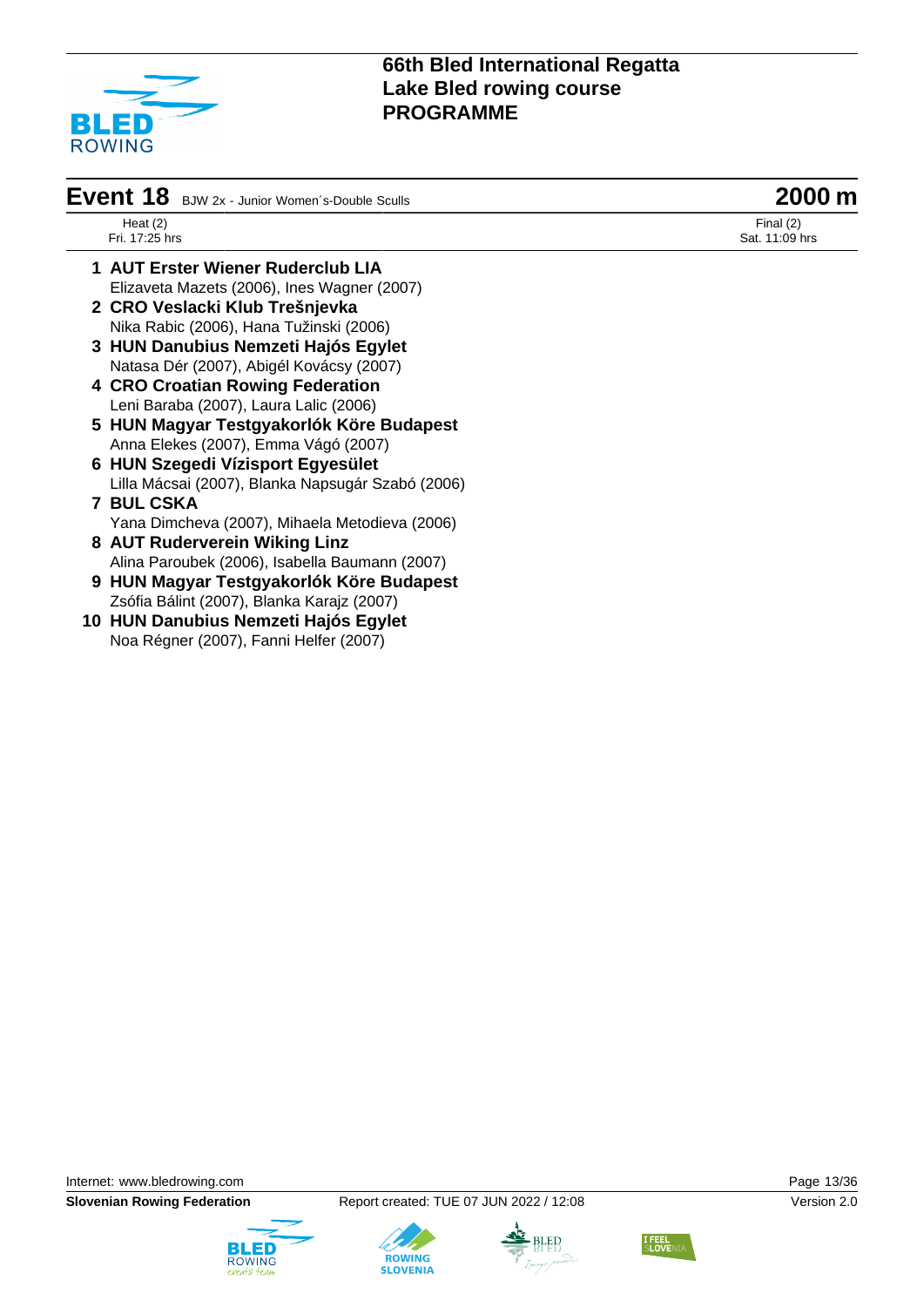

| Event 19 M 1x - Men's-Single Sculls | 2000 m |
|-------------------------------------|--------|
|                                     |        |

Heat (3) Fri. 17:35 hrs

- **1 SLO Veslaški klub Bled** Isak Žvegelj (2000)
- **2 HUN Hungarian Rowing Federation** Botond Tompits (2002)
- **3 SLO Rowing Club Argo** Matija Kocjancic (1998)
- **4 AUT Wiener Ruder Club Donaubund** Paul Heindl (1998)
- **5 SLO Veslaški klub Bled** Semen Kravchuk (2002)
- **6 CRO Hrvatski Veslacki Klub Mornar** Bartol Bucan (2003)
- **7 HUN Csepel Evezos Klub SE** Márton Hopp (1998)
- **8 HUN Hungarian Rowing Federation** Bence Szklenka (2001)
- **9 CRO Hrvatski Veslacki Klub Mornar** Antonio Zorica (2003)
- **10 SUI Seeclub Luzern** Felician Bossart (2000)
- **11 SLO Rowing Club Ljubljanica** Matija Albreht (2003)
- **12 SLO Veslaški klub Bled** semen Kravcuk (2002)
- **13 CRO Croatian Rowing Federation** Damir Martin (1988)
- **14 SLO VK Dravske elektrarne Maribor** Oskar Marinic (2002)

Internet: [www.bledrowing.com](http://www.bledrowing.com) **Page 14/36** 











Final (2) Sat. 11:23 hrs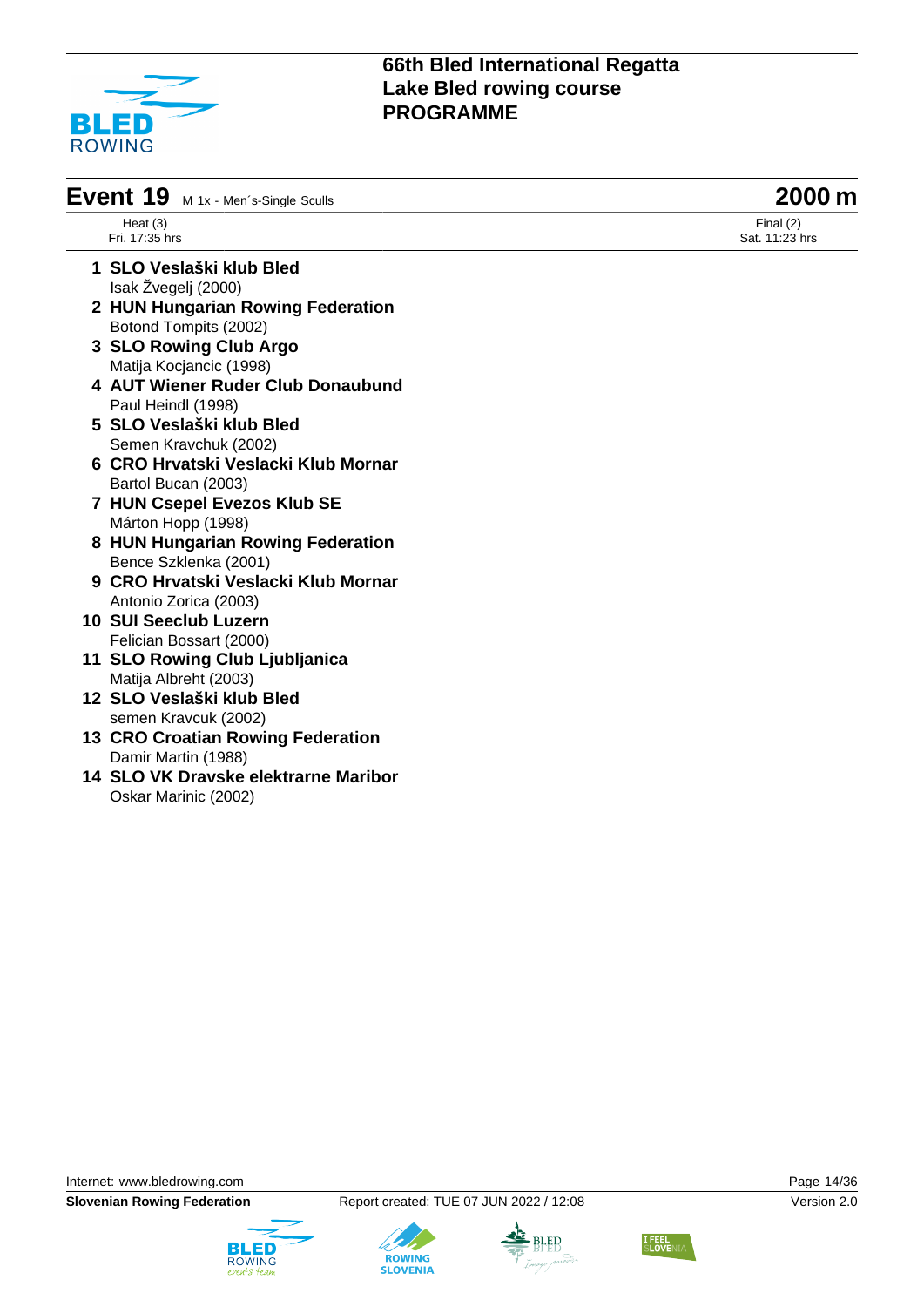

| <b>Event 20</b> $w_1x$ - Women's-Single Sculls | 2000 m |
|------------------------------------------------|--------|
|------------------------------------------------|--------|

Heat (2) Fri. 17:50 hrs

Final (2) Sat. 11:37 hrs

- **1 AUT Korneuburger Ruderverein Alemannia** Chiara Halama (1998) **2 SRB Veslacki klub Begej 1883**
	- Snežana Jakovljevic (2003)
- **3 AUT Linzer Ruderverein Ister** Birgit Pühringer (1989)
- **4 SLO Slovenian Rowing Federation** Nina Kostanjšek (1993)
- **5 SUI Ruderclub Rotsee Luzern** Nina Thölking (1982)
- **6 USA Cambridge Boat Club (USA)** Mary Jones (1986)
- **7 HUN Hungarian Rowing Federation** Janka Zsíros (2000)
- **8 HUN Danubius Nemzeti Hajós Egylet** Boróka Elek (2001)
- **9 SVK Veslársky klub Slávia Stu** Anastasia Iakovlev (2003)
- **10 HUN Hungarian Rowing Federation** Flóra Galcsó (2001)

Internet: [www.bledrowing.com](http://www.bledrowing.com) Page 15/36





**ROWING** 



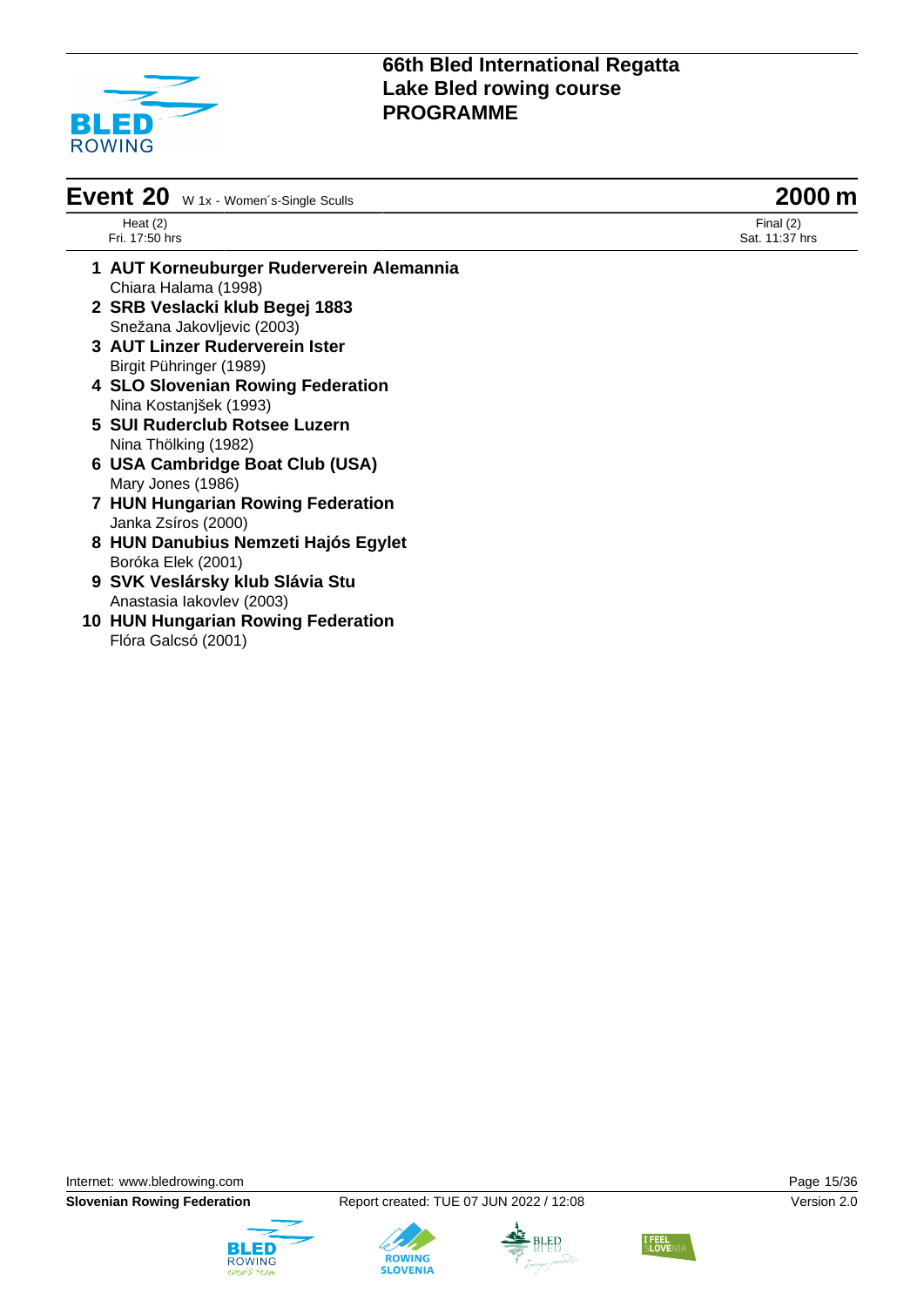

| Event 21<br>M 2x - Men's-Double Sculls |                                                     | 2000 m                        |  |
|----------------------------------------|-----------------------------------------------------|-------------------------------|--|
|                                        | Heat $(2)$<br>Fri. 18:00 hrs                        | Final $(2)$<br>Sat. 11:51 hrs |  |
|                                        | 1 CRO Croatian Rowing Federation                    |                               |  |
|                                        | David Sain (1988), Ivan Piton (1993)                |                               |  |
|                                        | 2 SUI Seeclub Luzern                                |                               |  |
|                                        | Raphael Studhalter (2002), Niklas Grobert (1994)    |                               |  |
|                                        | 3 CRO Croatian Rowing Federation                    |                               |  |
|                                        | Goran Mahmutovic (2000), Boris Cesarec (1998)       |                               |  |
|                                        | <b>4 SVK Slovak Rowing Federation</b>               |                               |  |
|                                        | Ondrej Kovacovic (1996), Jakub Herhonek (2002)      |                               |  |
|                                        | 5 BUL Rowing club Bourgas                           |                               |  |
|                                        | Atanas Grezdelev (1994), Krasimir Zhelyazkov (1988) |                               |  |
|                                        | <b>6 BUL Bulgarian Rowing Federation</b>            |                               |  |
|                                        | Mario Simeonov (1996), Boris Yotov (1996)           |                               |  |
|                                        | 7 HUN Mosonmagyaróvári Vizisport Egyesület          |                               |  |
|                                        | Bence Vigh (1998), Dávid Nagy (2003)                |                               |  |
|                                        | 8 CRO Veslacki Klub Trešnjevka                      |                               |  |
|                                        | Mihael Girotto (1999), Viktor Pujas (2001)          |                               |  |
|                                        | 9 AUT Wiener Ruder Club Donaubund                   |                               |  |
|                                        | Armin Auerbach (1999), thomas lehner (1999)         |                               |  |
|                                        | <b>10 CRO Croatian Rowing Federation</b>            |                               |  |
|                                        | Davor Poljancic (2003), Roko Boskovic (2003)        |                               |  |
|                                        | 11 CRO Croatian Rowing Federation                   |                               |  |
|                                        | Martin Sinkovic (1989), Valent Sinkovic (1988)      |                               |  |
|                                        | <b>12 BUL Bulgarian Rowing Federation</b>           |                               |  |
|                                        | Hristo Neshev (2003), Stefan Mutich (2004)          |                               |  |
|                                        | Event 22 W 2x - Women's-Double Sculls               | 2000 m                        |  |

| <b>Veiit</b><br>,,           | W 2x - Women's-Double Sculls | ZUUU III                |
|------------------------------|------------------------------|-------------------------|
| Heat $(2)$<br>Fri. 18:10 hrs |                              | Final<br>Sat. 12:05 hrs |
|                              |                              |                         |

- **1 HUN Danubius Nemzeti Hajós Egylet** Stefánia Musza (2001), Szofi Tóth (2001)
- **2 HUN Hungarian Rowing Federation** Natália Luca Kas (2002), Viktória Harsányi (2003)
- **3 AUT Salzburger RK MÖVE / Völkermarkter STV 1868; Sekt. Rudern** Tabea Minichmayr (1999), Katharina Lobnig (1998)
- **4 CRO Hrvatski Veslacki Klub Mornar** Lea Farac (2000), Nina Farac (2003)
- **5 AUT Erster Wiener Ruderclub LIA** Laura Boyer (2003), Paula Horauer (2002)
- **6 CRO Veslacki Klub Zagreb** Petra Mikic (2003), Tamara Razvalic (2003)
- **7 AUT Wiener Ruder Club Donaubund** Mirta Buchinger-Cvar (1984), Laura Piontek-Bakic (1988)

Internet: [www.bledrowing.com](http://www.bledrowing.com) Page 16/36





**ROWING** 



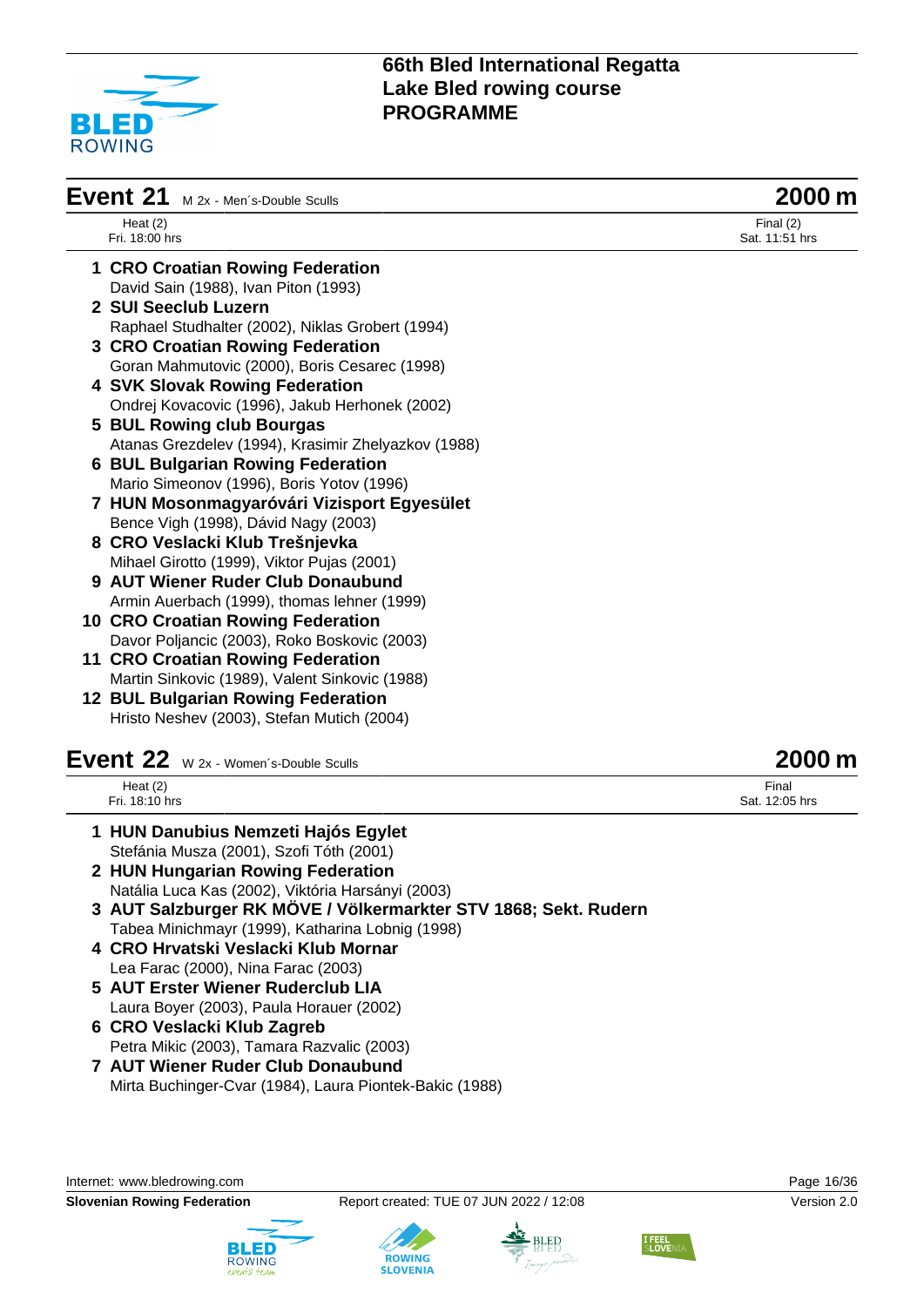

| <b>Event 23</b> $M$ 2- - Men's-Pair             | 2000 m                        |  |
|-------------------------------------------------|-------------------------------|--|
| Heat $(2)$<br>Fri. 18:20 hrs                    | Final $(2)$<br>Sat. 12:12 hrs |  |
| 1 HUN Magyar Testgyakorlók Köre Budapest        |                               |  |
| László Szekér (1985), Domonkos Széll (1989)     |                               |  |
| 2 CRO Hrvatski Veslacki Klub Gusar              |                               |  |
| Bruno Majic (2001), Karlo Borkovic (2001)       |                               |  |
| 3 AUT WSV Ottensheim / RV Seewalchen            |                               |  |
| Leon Lindorfer (2003), Mathias Mair (2003)      |                               |  |
| 4 HUN Hungarian Rowing Federation               |                               |  |
| Tamás Juhász (2002), Dominik Koncsik (2002)     |                               |  |
| 5 AUT Linzer RV Ister / WSV Ottensheim          |                               |  |
| Adrian Reininger (2000), David Suckert (2002)   |                               |  |
| 6 CZE Veslarský klib HAMR                       |                               |  |
| Ales Pospisil (2000), Martin Pfeifer (2002)     |                               |  |
| 7 HUN Hungarian Rowing Federation               |                               |  |
| Gergo Szentpáli (2000), Balázs Szentpáli (2002) |                               |  |
| 8 SRB Veslacki klub Smederevo                   |                               |  |
| Marko Torbica (2000), Miroslav Jovanovic (2002) |                               |  |
| 9 CRO Croatian Rowing Federation                |                               |  |
| Patrik Loncaric (2000), Anton Loncaric (2000)   |                               |  |
| 10 SLO Rowing Club Ljubljanica                  |                               |  |
| Azbe Magajna (2002), Miha Peric Poljanec (2004) |                               |  |
| 11 BUL Bulgarian Rowing Federation              |                               |  |
| Tsvetomir Malinov (2003), Ivan Yankulov (2003)  |                               |  |
| 12 SLO VK Dravske elektrarne Maribor            |                               |  |
| Jaka Cas (2000), Nik Krebs (1998)               |                               |  |
|                                                 |                               |  |

**Event 24** W 2- - Women´s-Pair **2000 m**

Final Sat. 12:26 hrs

- **1 HUN Hungarian Rowing Federation** Anna Gedeon (2002), Sára Bóka (2003)
- **2 AUT RC Wels / WSV Ottensheim** Sophie Damberger (2002), Hannah Keplinger (2003)
- **3 AUT RC Wels / WSV Ottensheim** Lisa Zehetmair (2003), Laura Swoboda (2003)
- **4 CRO Croatian Rowing Federation** Ivana Jurkovic (1999), Josipa Jurkovic (1999)

Internet: [www.bledrowing.com](http://www.bledrowing.com) Page 17/36

**Slovenian Rowing Federation** Report created: TUE 07 JUN 2022 / 12:08 Version 2.0







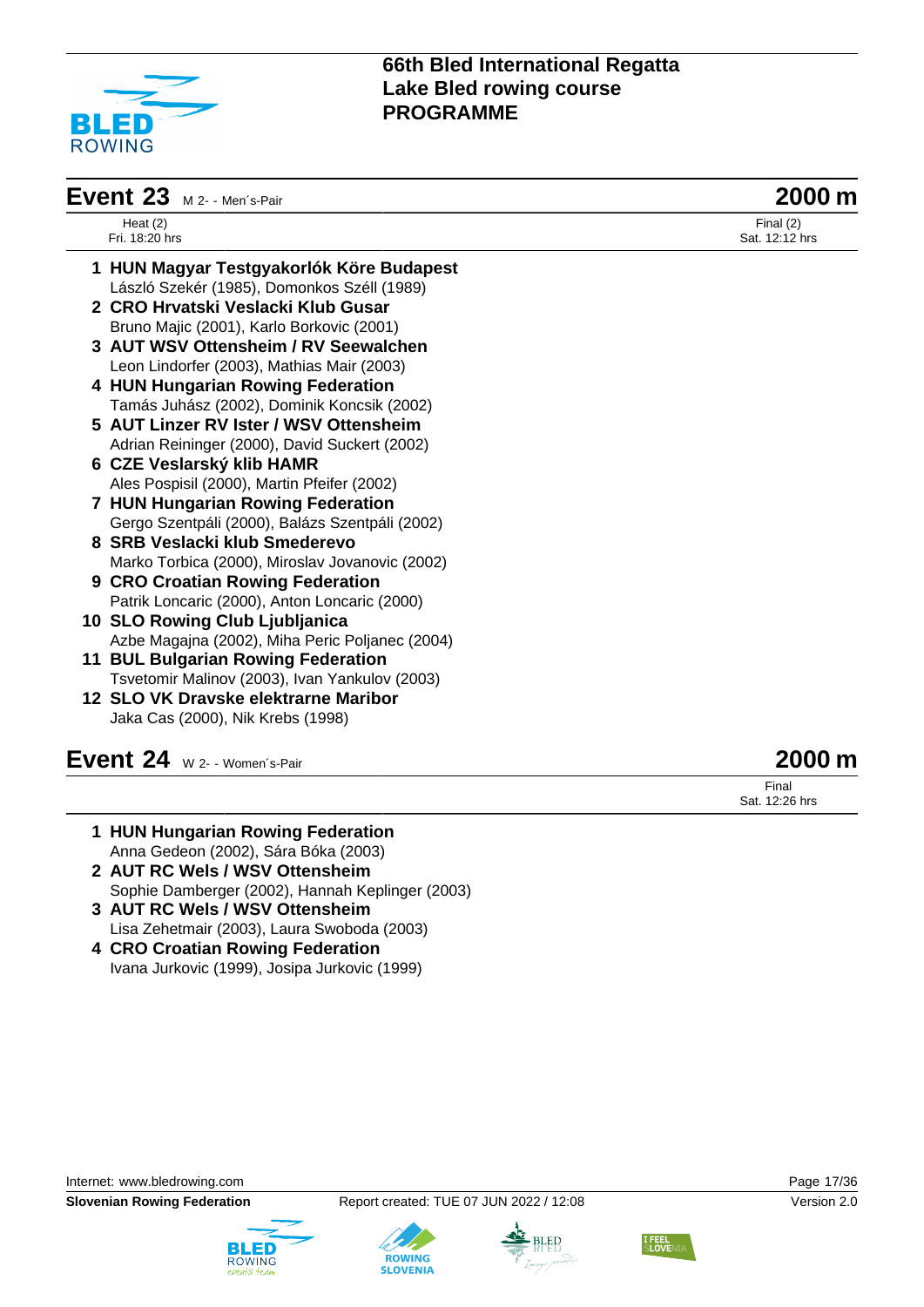

| Event 25 BJM 4x - Junior Men's-Quadruple Sculls                                                 | II m          |
|-------------------------------------------------------------------------------------------------|---------------|
| Final<br>Sat. 12:33 hrs                                                                         |               |
| 1 BUL CSKA / Akademik Sofia                                                                     |               |
| Kaloyan Ladzhov (2007), Hristo Velikov (2006), Mario Neykov (2006), Georgi Karamanov (2007)     |               |
| 2 CRO Veslacki Klub Zagreb                                                                      |               |
| Adrian Babic Herceg (2007), Lucijan Vukotic (2007), Marko Šabic (2006), Vedran Herceg (2007)    |               |
| 3 HUN Magyar Testgyakorlók Köre Budapest                                                        |               |
| Ferenc Szikora (2006), Barnabás Oláh (2007), Kristóf Majsai (2006), Gergo Szikora (2006)        |               |
| 4 SRB Veslacki klub Tamiš                                                                       |               |
| Mihajlo Markovic (2006), Marko Jancikin (2006), Petar Peric (2006), Pavle Milutinovic (2006)    |               |
| 5 SLO Rowing Club Argo                                                                          |               |
| Matija Bogdanovic (2007), Marcel Jagodnik (2006), Matia Bencic Lukac (2006), Vasja Rakar (2006) |               |
| <b>6 CRO Croatian Rowing Federation</b>                                                         |               |
| Nikola Knezic (2006), Filip Sarlija (2006), David Zebec (2006), Simon Kralj (2006)              |               |
| Event 26 BJW 4x - Junior Women's-Quadruple Sculls                                               | <b>2000 m</b> |
| Final                                                                                           |               |
| Sat. 12:40 hrs                                                                                  |               |

| 1 SRB Veslacki klub Danubius 1885                                                                  |
|----------------------------------------------------------------------------------------------------|
| Miljana Radivojevic (2006), Viktorija Lazic (2007), Lena Petrovic (2007), Nevena Velendecic (2007) |
| 2 AUT RV Wiking Linz / RV Seewalchen                                                               |
| Maria Hauser (2007), Emma Eckschlager (2006), Emma Ryba (2006), Flora Populorum (2006)             |
| 3 HUN Danubius Nemzeti Hajós Egylet                                                                |
| Veronika Gáll (2006), Liliána Bors (2006), Hanga Kiss (2006), Tamara Kulifai (2007)                |
|                                                                                                    |

**4 AUT Erster Wiener Ruderclub LIA** Anja Bartl (2006), Elizaveta Mazets (2006), Ines Wagner (2007), Johanna Vychytil (2007)

**5 CRO Croatian Rowing Federation** Nika Ivekovic (2006), Franka Zorcic (2006), Donata Elez (2006), Greta Dragisic (2007)







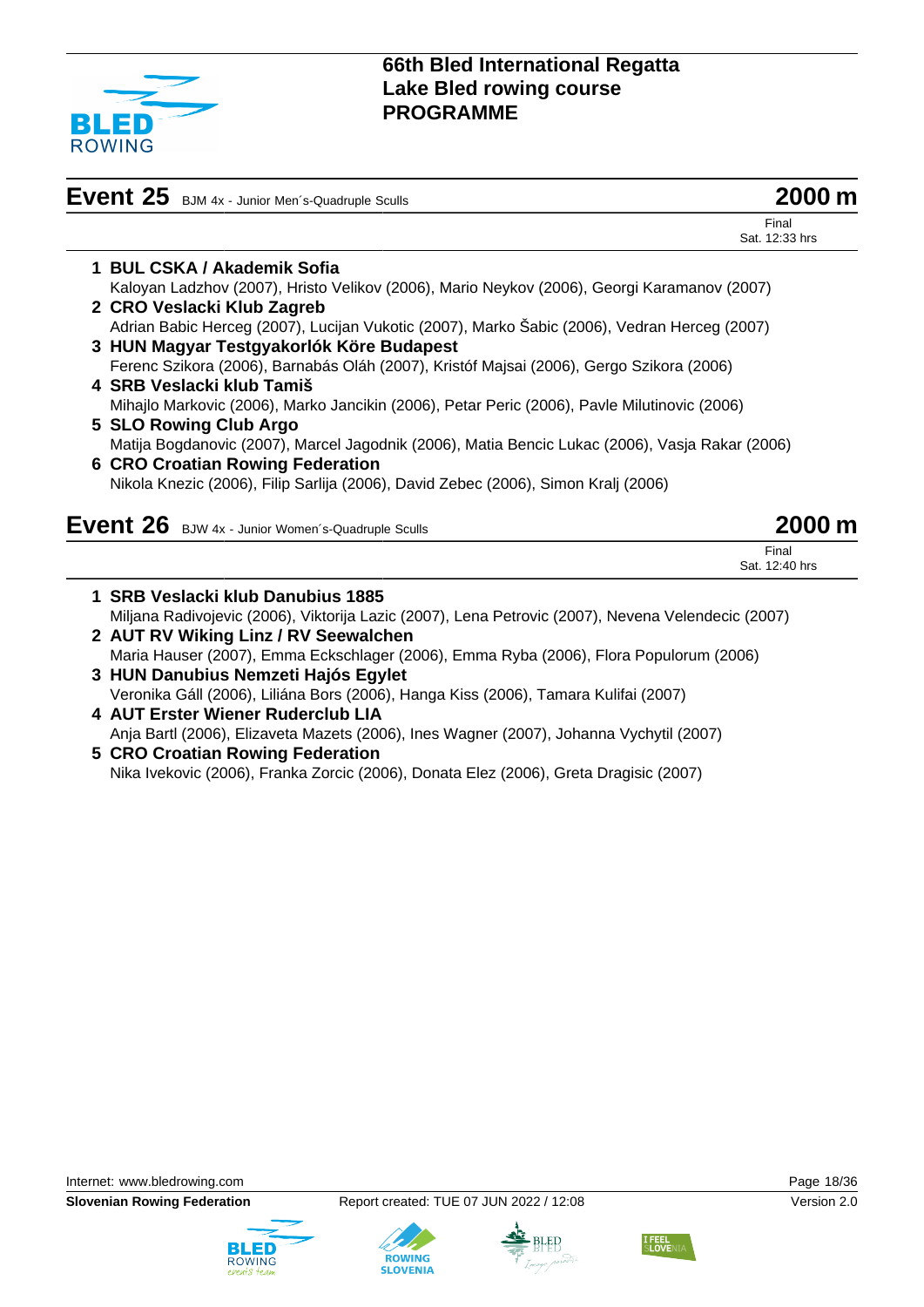

| Event 27<br>LM 2x - Lightweight Men's-Double Sculls                                                                                             | 2000 m                  |
|-------------------------------------------------------------------------------------------------------------------------------------------------|-------------------------|
| Heat $(2)$<br>Fri. 18:30 hrs                                                                                                                    | Final<br>Sat. 12:47 hrs |
| 1 HUN Hungarian Rowing Federation                                                                                                               |                         |
| Tamás Czinege (2002), Bálint Bendegúz Boros (2002)                                                                                              |                         |
| 2 HUN GYAC Evezos / Szolnoki Sportcentrum                                                                                                       |                         |
| Bence Szabó (1997), Kálmán Furkó (1997)                                                                                                         |                         |
| 3 SRB Veslacki klub Tamiš                                                                                                                       |                         |
| Miloš Badrljica (1999), Bojan Simic (2003)<br>4 SRB Veslacki klub Danubius 1885                                                                 |                         |
| Ratko Bundalo (2003), Ivan Katic (2001)                                                                                                         |                         |
| 5 HUN Gyori Atlétikai Club Evezos Szakoszátály                                                                                                  |                         |
| Roland Szigeti (1993), Amir Shah (2004)                                                                                                         |                         |
| 6 BUL CSKA / Levsky                                                                                                                             |                         |
| Bozhidar Zahov (1998), July Trendafilov (2002)                                                                                                  |                         |
| 7 HUN Hungarian Rowing Federation                                                                                                               |                         |
| Balázs Szollosi (2002), Henry Bridge (2001)                                                                                                     |                         |
| 8 CRO VK Neptun / VK Trešnjevka                                                                                                                 |                         |
| LOVRO CONDRIC (2000), Tin Jednobrkovic (2001)                                                                                                   |                         |
| Event 28 LW 2x - Lightweigt Women's-Double Sculls                                                                                               | 2000 m                  |
| cancelled event                                                                                                                                 |                         |
| 1 HUN Hungarian Rowing Federation                                                                                                               |                         |
| Eszter Fehérvári (2002), Dorina Szili (2000)                                                                                                    |                         |
|                                                                                                                                                 | 2000 m                  |
| Event 29 M 4x - Men's-Quadruple Sculls                                                                                                          |                         |
| cancelled event                                                                                                                                 |                         |
| 1 HUN Bajai Spartacus Sport Club<br>Örs Bóka (1995), János Cselinácz (1996), Miklós Molnár (2004), Andor Szalai (2002)                          |                         |
|                                                                                                                                                 |                         |
| Event 30 W 4x - Women's-Quadruple Sculls                                                                                                        | 2000 m                  |
| cancelled event                                                                                                                                 |                         |
| Event 31<br>M 8+ - Men's-Eight                                                                                                                  | 2000 m                  |
|                                                                                                                                                 | Final<br>Sat. 12:54 hrs |
|                                                                                                                                                 |                         |
| 1 CRO Hrvatski Veslacki Klub Gusar<br>Antonio Grubisa (2001), Fabjan Fabjanac (2001), Josip Tonkovic (2001), Karlo Borkovic (2001), Bruno Majic |                         |
| (2001), Mario Maric (1999), Mate Kuko (2001), Toni Lovrincevic (2001), Cox Ivan Mustapic (2008)                                                 |                         |
| 2 HUN Hungarian Rowing Federation                                                                                                               |                         |
| Zsolt Ármin Hajdú (2002), Mihály Ujhelyi (2002), Áron Nagyszokolyai (2003), Gergely Szász (2001), Miklós                                        |                         |
| Király (2001), Gábor Szabó (2002), Bálint Pomázi (2001), Mátyás Domokos (2000), Cox Dominik Temesi                                              |                         |

(2007)

Internet: [www.bledrowing.com](http://www.bledrowing.com) **Page 19/36** 



**Slovenian Rowing Federation** Report created: TUE 07 JUN 2022 / 12:08 Version 2.0

**ROWING**<br>SLOVENIA





**I FEEL**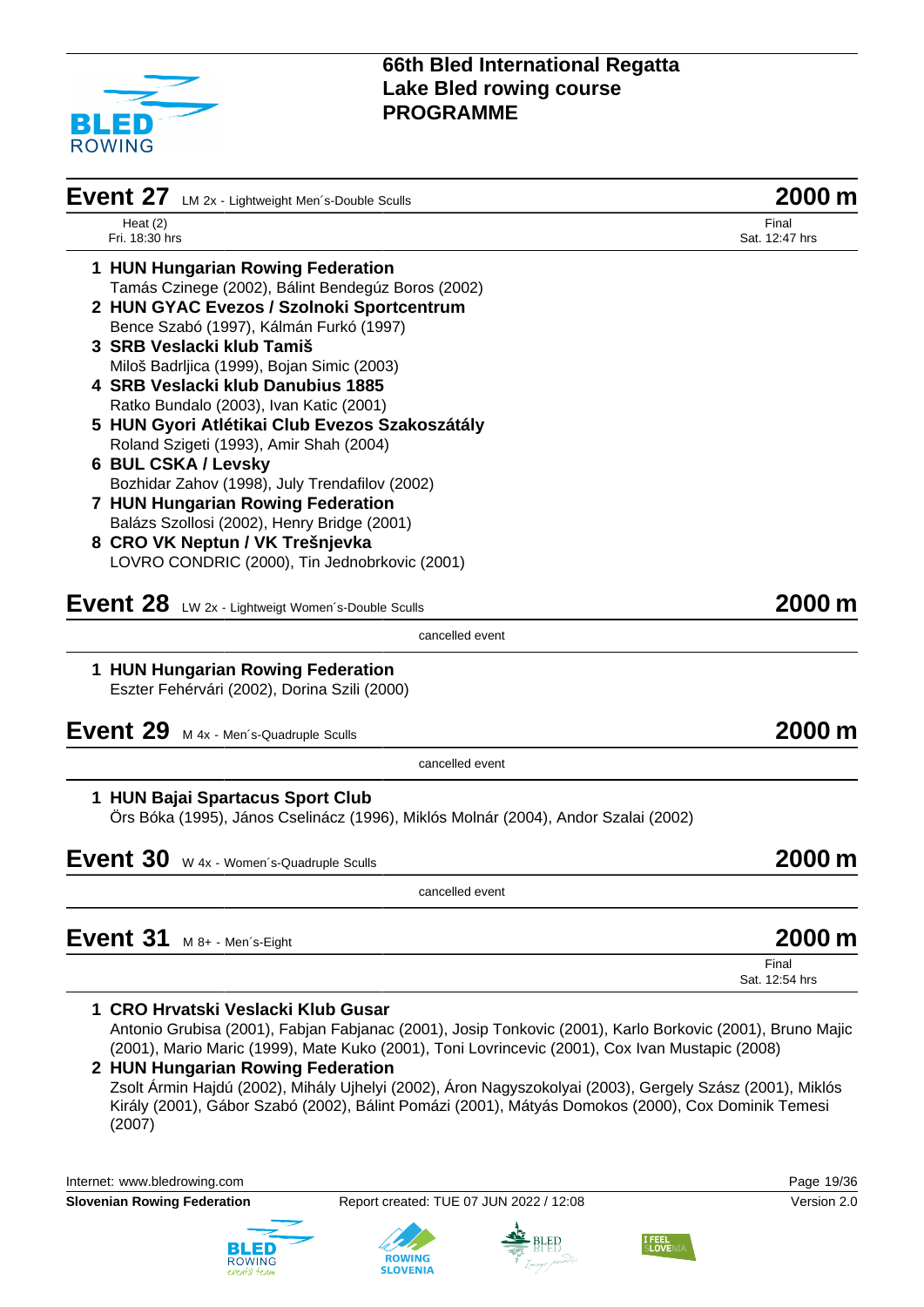

| $2000 \text{ m}$    |
|---------------------|
|                     |
| $2000 \,\mathrm{m}$ |
|                     |
|                     |
| 2000 m              |
|                     |
|                     |

Internet: [www.bledrowing.com](http://www.bledrowing.com) **Page 20/36** 





**ROWING**<br>SLOVENIA



**I FEEL**<br>SLOVEN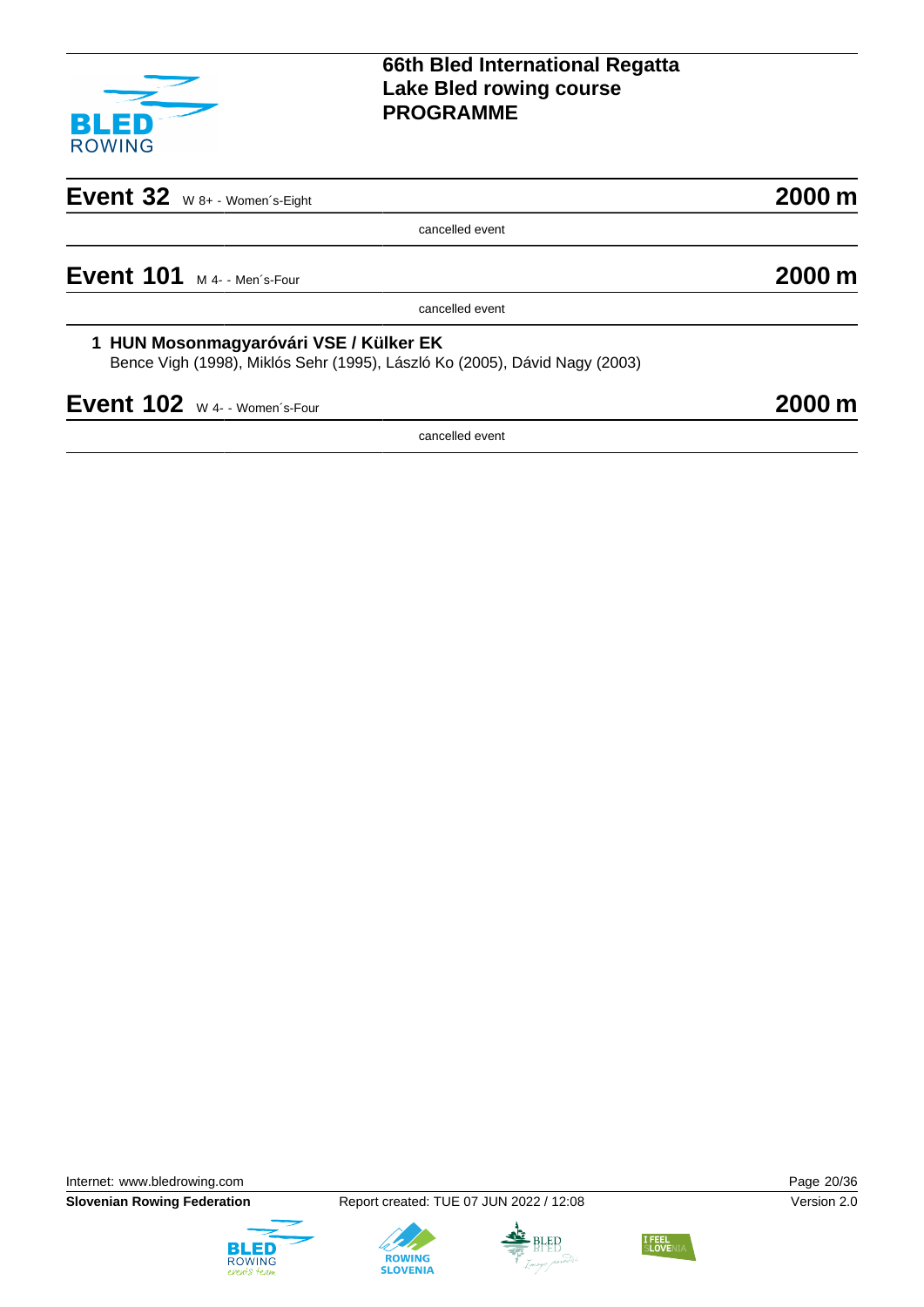

| Event 103 JM 1x - Junior Men's-Single Sculls    | 2000 m                       |
|-------------------------------------------------|------------------------------|
| Heat $(4)$<br>Sat. 15:30 hrs                    | Final $(3)$<br>Sun. 8:00 hrs |
| 1 AUT Erster Wiener Ruderclub LIA               |                              |
| Aleks Svetina (2005)                            |                              |
| 2 CRO Veslacki Klub Trešnjevka                  |                              |
| David Ljubenko (2005)                           |                              |
| 3 CRO Veslacki Klub Krka                        |                              |
| Bartol Medic (2005)                             |                              |
| 4 HUN Szegedi Vízisport Egyesület               |                              |
| Dénes Tapasztó (2005)                           |                              |
| 5 SLO Slovenian Rowing Federation               |                              |
| Aljaž Kunstelj (2005)                           |                              |
| 6 HUN Bajai Spartacus Sport Club                |                              |
| Miklós Molnár (2004)                            |                              |
| 7 SLO Veslaški klub Bled                        |                              |
| Luka Ulcar (2005)                               |                              |
| 8 HUN Gyori Atlétikai Club Evezos Szakoszátály  |                              |
| Glazer Mario (2004)                             |                              |
| 9 SRB Veslacki klub Zrenex                      |                              |
| Lav Adamov (2004)                               |                              |
| 10 SLO Rowing Club Ljubljanica                  |                              |
| Jakob Pejovic (2004)                            |                              |
| 11 SRB Veslacki klub Tamiš                      |                              |
| Lazar Kovacevic (2005)                          |                              |
| 12 CRO Hrvatski Akademski Veslacki Klub Mladost |                              |
| Stribor Cizmek (2004)                           |                              |
| 13 SVK TJ Veslársky klub Šintava                |                              |
| Peter Garaj (2004)                              |                              |
| <b>14 HUN Hungarian Rowing Federation</b>       |                              |
| Máté Drávucz (2004)                             |                              |
| 15 HUN Gyori Atlétikai Club Evezos Szakoszátály |                              |
| Pintér József Dániel (2005)                     |                              |
| 16 SLO Rowing Club Ljubljanica                  |                              |
| Vid Milisav Ribaric (2004)                      |                              |
| <b>17 BUL Bulgarian Rowing Federation</b>       |                              |
| Alexandar Nikolov (2005)                        |                              |
| 18 HUN Danubius Nemzeti Hajós Egylet            |                              |
| Lóránt Domokos (2005)                           |                              |
| 19 SLO Rowing Club Ljubljanica                  |                              |
| Mitja Trost (2005)                              |                              |

Internet: [www.bledrowing.com](http://www.bledrowing.com) **Page 21/36** 





**ROWING**<br>SLOVENIA



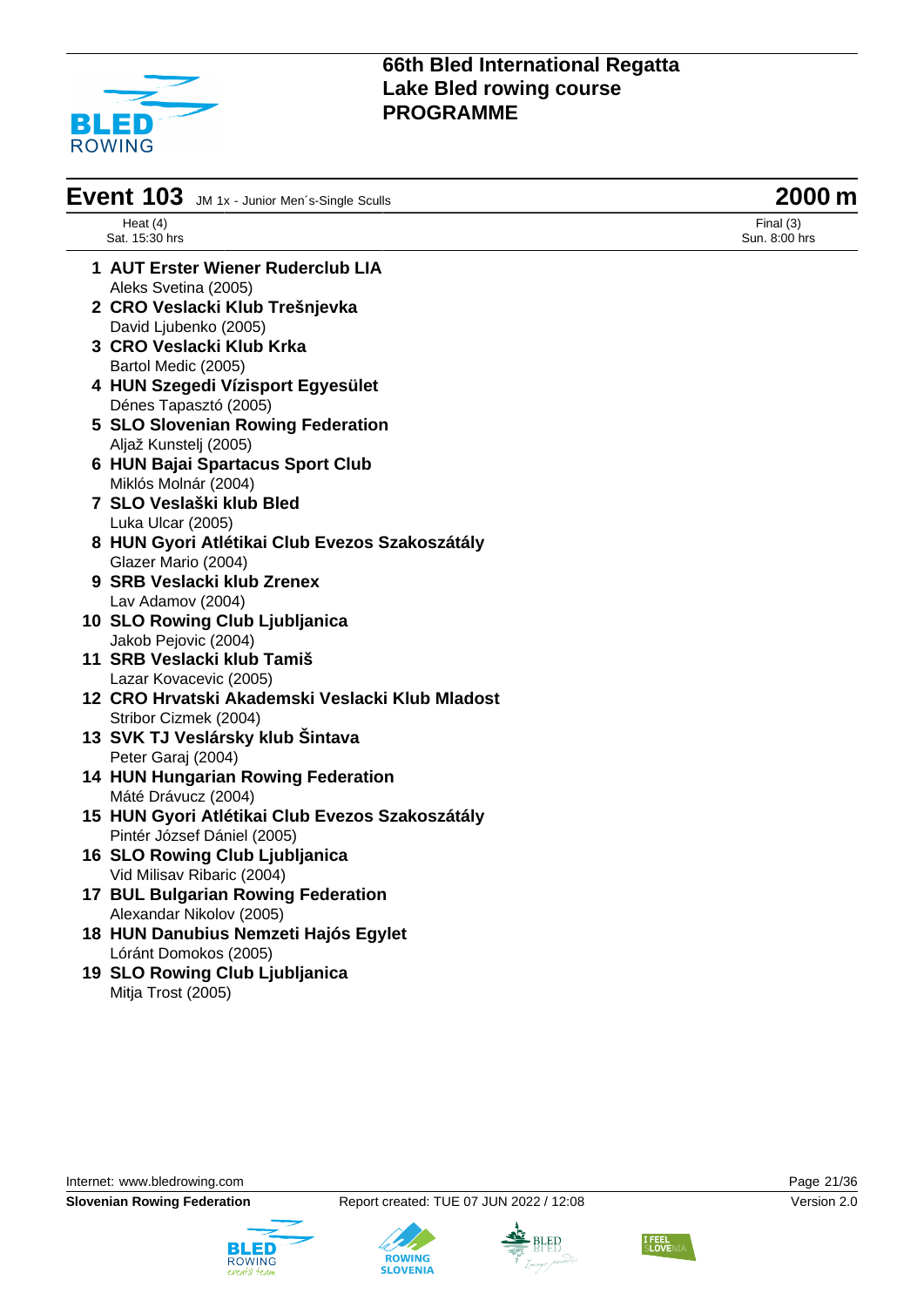

| Event 104 JW 1x - Junior Women's-Single Sculls | 2000 m                       |
|------------------------------------------------|------------------------------|
| Heat $(3)$<br>Sat. 15:50 hrs                   | Final $(2)$<br>Sun. 8:21 hrs |
|                                                |                              |

- **1 SRB Veslacki klub Smederevo** Milka Zdjelar (2004) **2 HUN Gyori Atlétikai Club Evezos Szakoszátály**
	- Fuzi Boglarka (2005)
- **3 AUT Ruderclub Wels** Emma Damberger (2004)
- **4 CRO Veslacki Klub Zagreb** Enola Kharboutly (2004)
- **5 HUN Bajai Spartacus Sport Club** Blanka Derekas (2005)
- **6 SLO Veslaški klub Bled** Amber Cop (2005)
- **7 HUN Hungarian Rowing Federation** Luca Pádár (2005)
- **8 BUL Bulgarian Rowing Federation** Andrea Karagyozova (2005)
- **9 SLO Slovenian Rowing Federation** Jana Dremelj (2004)
- **10 AUT Ruderverein Villach von 1881** Selina Bugelnig (2005)
- **11 CRO Veslacki Klub Trešnjevka** Elena Grncarovski (2004)
- **12 SLO Veslaški klub Bled** Maria Churkina (2004)
- **13 AUT Ruderverein Villach von 1881** Valentina Krug (2005)

Internet: [www.bledrowing.com](http://www.bledrowing.com) **Page 22/36** 









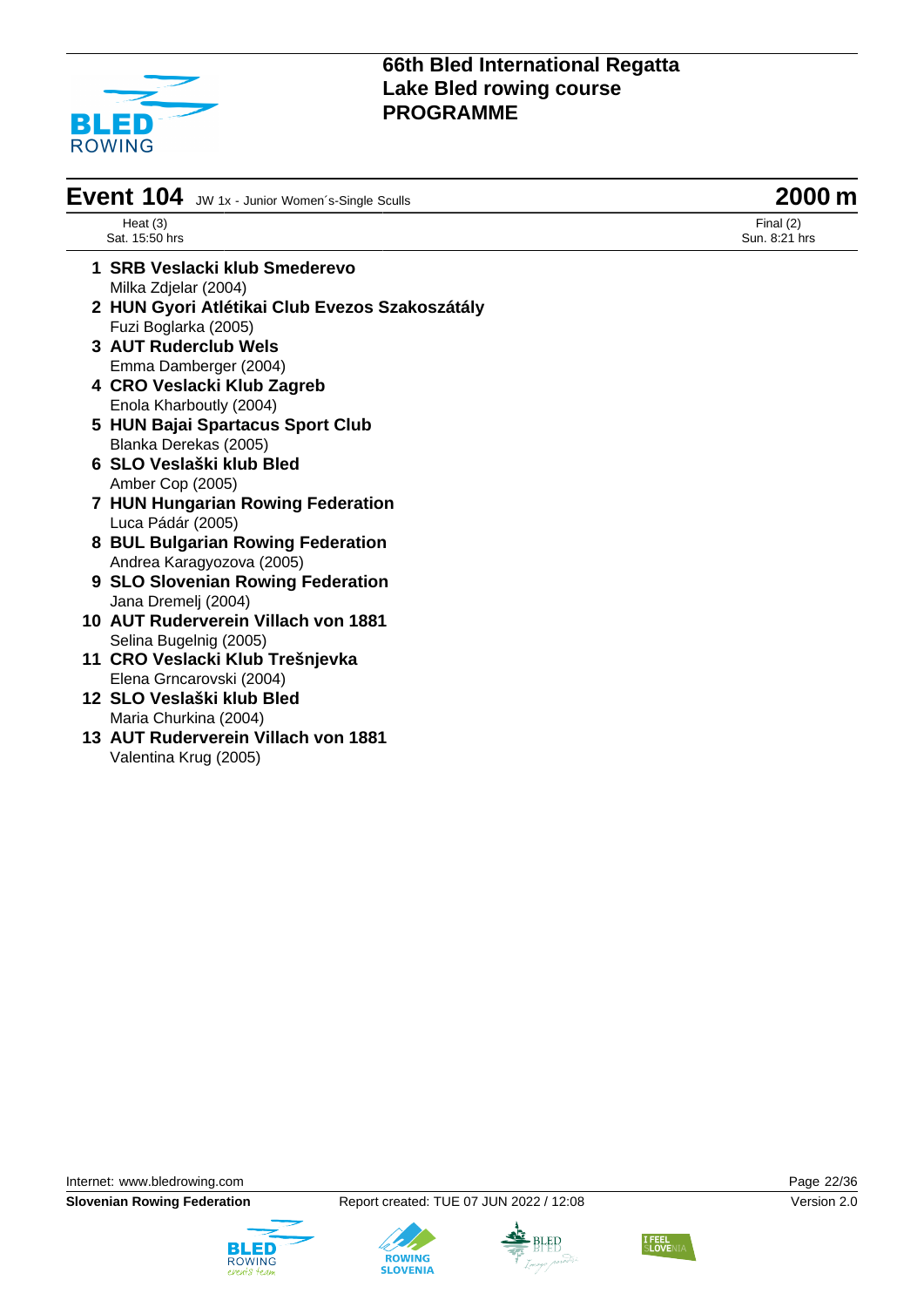

| Event 105 JM 2- - Junior Men's-Pair                            | 2000 m                 |
|----------------------------------------------------------------|------------------------|
| Heat $(2)$<br>Sat. 16:05 hrs                                   | Final<br>Sun. 8:35 hrs |
| 1 HUN Szegedi Vízisport Egyesület                              |                        |
| Kristóf Horpácsy (2005), Patrik Lukács (2004)                  |                        |
| 2 HUN Hungarian Rowing Federation                              |                        |
| Ádám Rankó (2004), Bence Kiss (2004)                           |                        |
| 3 CRO Veslacki Klub Zagreb                                     |                        |
| Goran Batoš (2005), Adam Cuckovic (2004)                       |                        |
| 4 SUI Seeclub Luzern                                           |                        |
| Lio Lampkowski (2004), Thaddaus Lange (2005)                   |                        |
| 5 AUT Ruderverein Nautilus v.1878 Klagenfurt                   |                        |
| Nicolas Zwanziger (2005), Cillian Zwanziger (2005)             |                        |
| 6 AUT Ruderverein Villach von 1881                             |                        |
| Anton Pfurtscheller (2007), Christoph Spath-Glantschnig (2007) |                        |
| 7 HUN Hungarian Rowing Federation                              |                        |
| Máté Kiss (2004), Bernát Hauser (2004)                         |                        |
| 8 AUT RV Albatros Klagenfurt / RV Villach v. 1881              |                        |
| Nikolaus Strauss (2005), Bernd Pfurtscheller (2005)            |                        |
| Event 106 JW 2- - Junior Women's-Pair                          | 2000 m                 |
|                                                                | Final<br>Sun. 8:42 hrs |

- **1 AUT Erster Wiener Ruderclub LIA** Isabella Loh (2004), Nina Bartl (2004) **2 HUN Szolnoki Sportcentrum Nonprofit Kft.** Barbara Horváth (2005), Ajna Kiss (2005)
- **3 HUN Szolnoki Sportcentrum Nonprofit Kft.** Lilla Takó (2007), Bianka Juhász (2007)
- **4 HUN Hungarian Rowing Federation** Zsófia Sándor (2004), Hella Bencsics (2005)







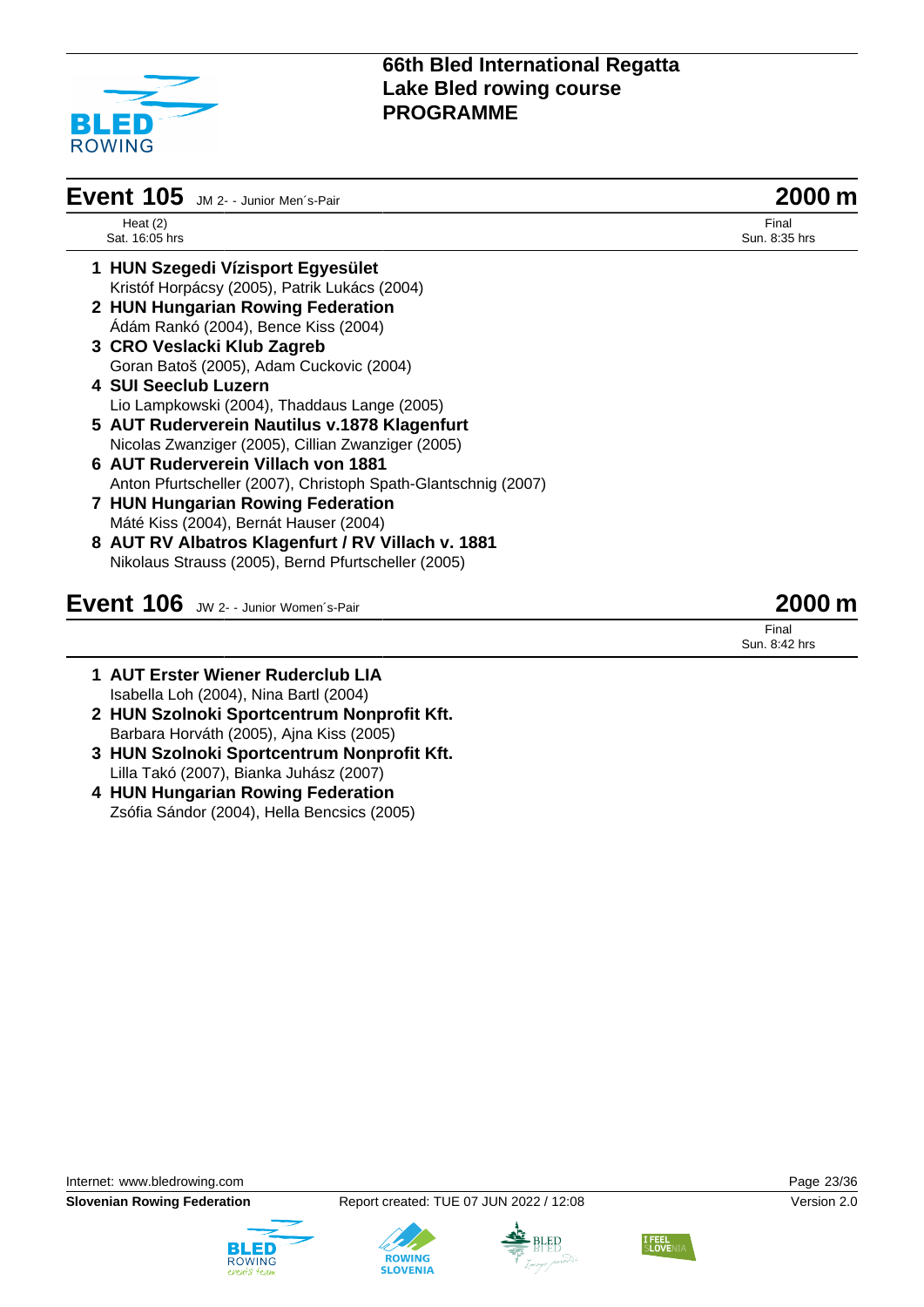

| <b>Event 107</b><br>JM 2x - Junior Men's-Double Sculls | 2000 m                       |
|--------------------------------------------------------|------------------------------|
| Heat $(2)$<br>Sat. 16:15 hrs                           | Final $(2)$<br>Sun. 8:49 hrs |
| 1 SLO Rowing Club Ljubljanica                          |                              |
| Nejc Kosmac (2006), Mitja Trost (2005)                 |                              |
| 2 HUN Szolnoki Sportcentrum Nonprofit Kft.             |                              |
| Attila Levente Nagy (2005), Zsombor Balog (2004)       |                              |
| 3 CRO Veslacki Klub Neptun                             |                              |
| MARO MOJAS (2005), TONI PULIC (2005)                   |                              |
| 4 BUL Armeetz / CSKA                                   |                              |
| Iliyan Stoilov (2005), Yoan Ivanov (2005)              |                              |
| 5 SVK Slovenský veslársky klub                         |                              |
| Marián Púcik (2005), Matej Vanícek (2005)              |                              |
| 6 SLO VK Dravske elektrarne Maribor                    |                              |
| Arne Završnik (2005), Jakob Brglez (2004)              |                              |
| 7 AUT RV Albatros Klagenfurt / RV Albatros             |                              |
| Peter Litzllachner (2005), Leo Oswald (2004)           |                              |
| 8 SLO Slovenian Rowing Federation                      |                              |
| Arne Završnik (2005), Jakob Brglez (2004)              |                              |
| 9 HUN Gyori Atlétikai Club Evezos Szakoszátály         |                              |
| Gasztonyi Barnabás (2005), Romeo Toth (2005)           |                              |
| Event 108 JW 2x - Junior Women's-Double Sculls         | 2000 m                       |
|                                                        | Final<br>Sun, 9:03 hrs       |

- **1 SVK Slovak Rowing Federation** Anna Kublová (2005), Simona Weiszová (2006)
- **2 AUT Union RV Pöchlarn / RV Wiking Linz** Emma Gutsjahr (2004), Greta Haider (2005)
- **3 SRB Veslacki klub Smederevo** Milica Mladenovic (2005), Milka Zdjelar (2004)
- **4 HUN Hungarian Rowing Federation** Eszter Kovács (2005), Klaudia Majsa (2006)
- **5 CRO Hrvatski Akademski Veslacki Klub Mladost** Petra Ramljak (2004), Reina Rimbaldo (2005)
- **6 HUN Hungarian Rowing Federation** Dorina Dorusák (2005), Dóra Domokos (2005)

Internet: [www.bledrowing.com](http://www.bledrowing.com) Page 24/36









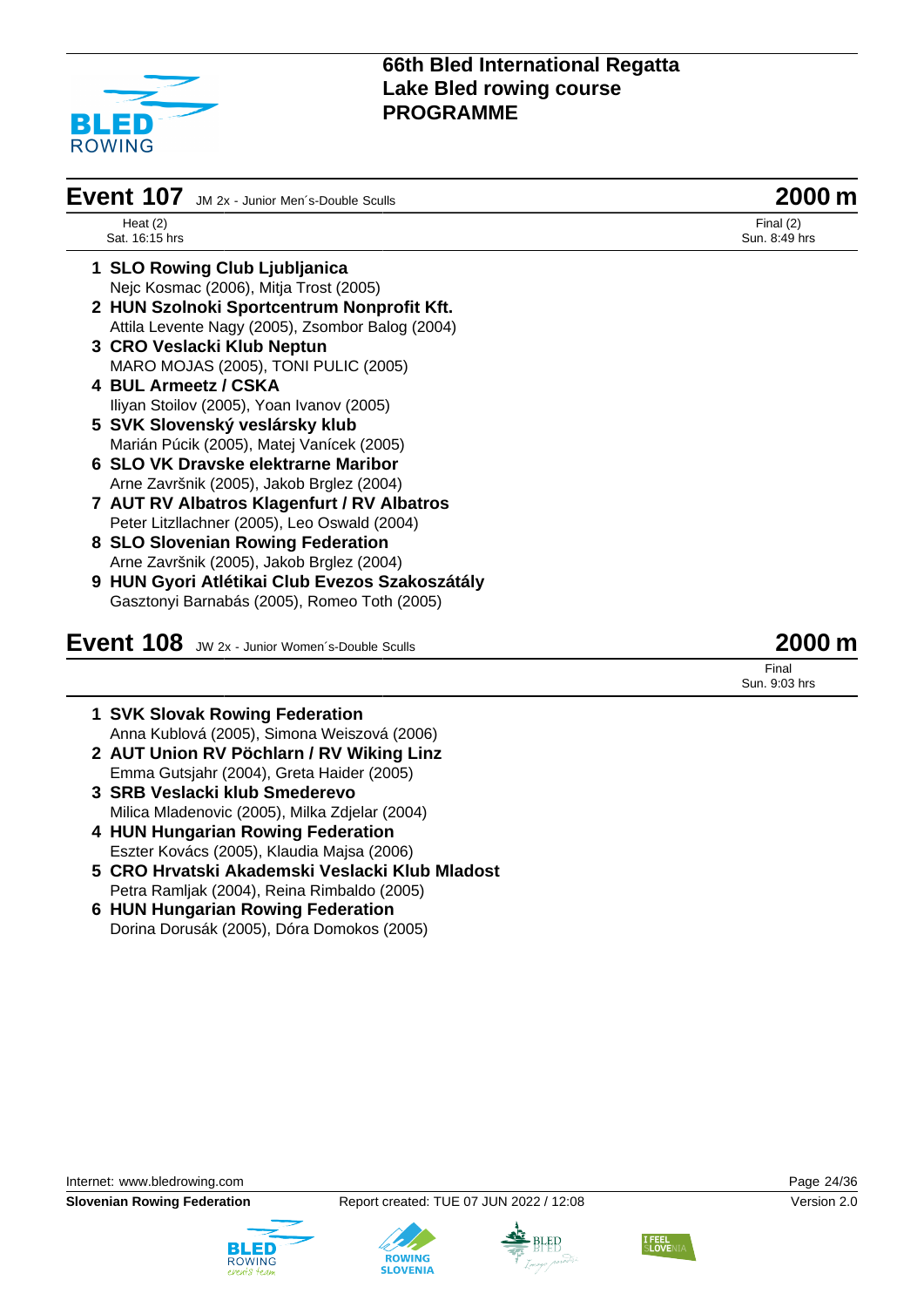

| Event 109 LM 1x - Lightweight Men's-Single Sculls           | 2000 m                       |
|-------------------------------------------------------------|------------------------------|
| Heat $(2)$<br>Sat. 16:25 hrs                                | Final $(2)$<br>Sun. 9:10 hrs |
| 1 SLO Veslaški klub Bled                                    |                              |
| Jure Hojkar (2003)                                          |                              |
| 2 HUN Hungarian Rowing Federation                           |                              |
| Vencel Galcsó (1998)                                        |                              |
| 3 AUT Ruderverein Villach von 1881                          |                              |
| Bernd Gutschi (2002)                                        |                              |
| 4 SLO Rowing Club Ljubljanica                               |                              |
| Jordan Arih Kranjec (2003)                                  |                              |
| 5 HUN Hungarian Rowing Federation                           |                              |
| Zalán Fekete (2003)                                         |                              |
| 6 HUN Külker Evezos Klub                                    |                              |
| Bence Tamas (1992)                                          |                              |
| 7 AUT Ruderverein Wiking Linz                               |                              |
| Konrad Hultsch (2001)                                       |                              |
| 8 SVK Slovak Rowing Federation                              |                              |
| Peter Strecanský (2005)                                     |                              |
| 9 HUN Bajai Spartacus Sport Club                            |                              |
| János Cselinácz (1996)                                      |                              |
| 10 SLO Veslaški klub Bled                                   |                              |
| Lukas Sawicki (1986)                                        |                              |
| Fvant 110<br>138/ Ave., Linkbursted Memorials Cinele Caulle | 2000 m                       |

## **I IU** LW 1x - Lightweigt Women´s-Single Sculls

| Heat $(2)$                  |  | Final       |
|-----------------------------|--|-------------|
| 16.35'<br>Sat.<br>⊺hrs<br>. |  | Sun.<br>nrs |
|                             |  |             |

- **1 HUN Gyori Atlétikai Club Evezos Szakoszátály** Ott Anna (1999)
- **2 CRO Croatian Rowing Federation** Dora Dragicevic (1996)
- **3 SUI Seeclub Luzern** Julia Ruckli (1998)
- **4 AUT Wiener-Ruder-Club Pirat** Rita Grill (2004)
- **5 HUN Szegedi Vízisport Egyesület** Laura Mácsai (2005)
- **6 BUL Cherpokov** Antoaneta Karaivanova (2000)
- **7 SLO Slovenian Rowing Federation** Ruby Cop (2003)

Internet: [www.bledrowing.com](http://www.bledrowing.com) Page 25/36 **Slovenian Rowing Federation** Report created: TUE 07 JUN 2022 / 12:08 Version 2.0







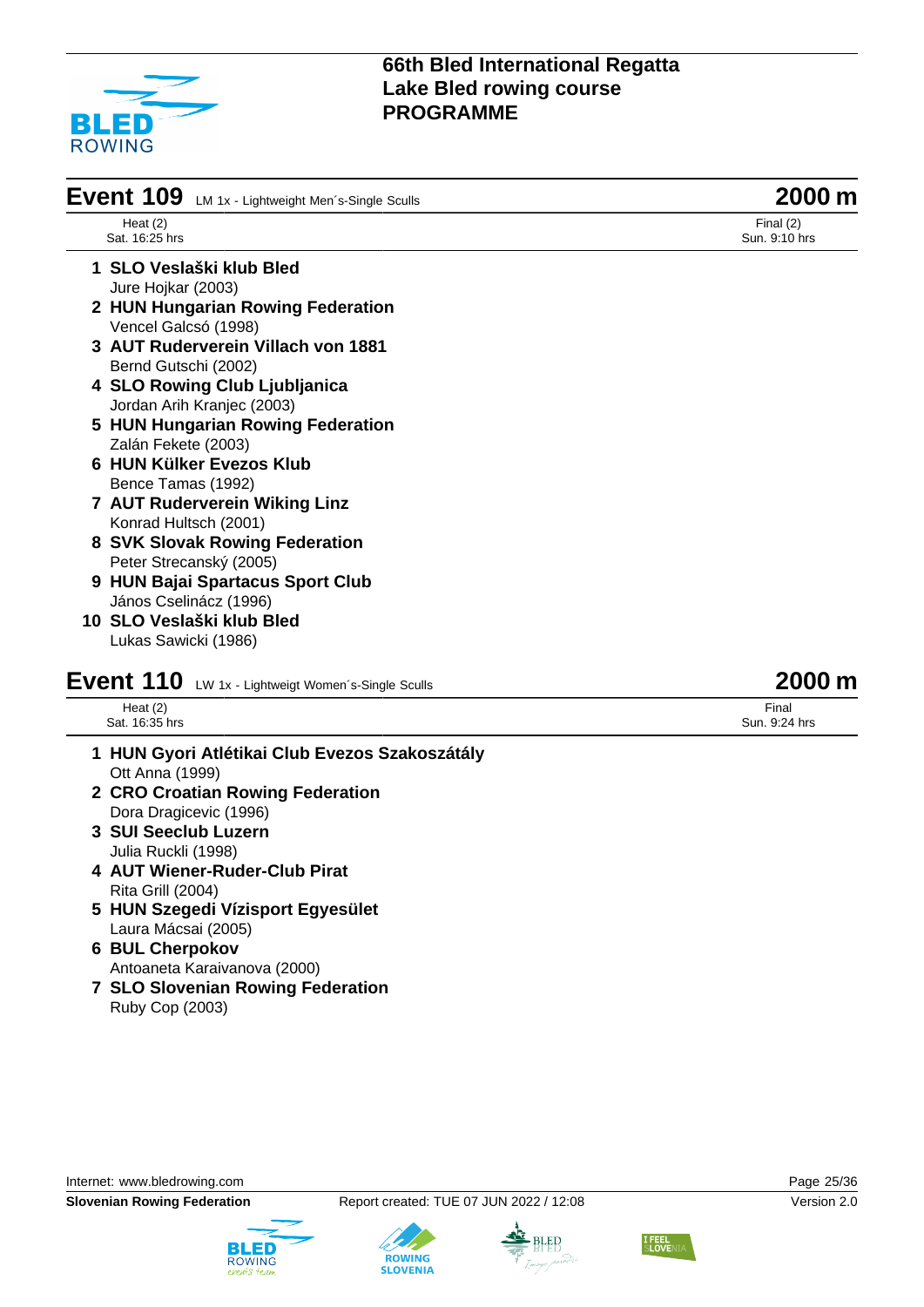

| Event 111 JM 4- - Junior Men's-Four                                                             | 2000 m                 |
|-------------------------------------------------------------------------------------------------|------------------------|
| Heat $(2)$<br>Sat. 16:45 hrs                                                                    | Final<br>Sun, 9:31 hrs |
| 1 HUN Hungarian Rowing Federation                                                               |                        |
| Marcell Zudor (2004), Narék Dedeyan (2004), Attila Geszti (2004), Olivér Boros (2004)           |                        |
| 2 AUT 1. Wiener RC LIA / WRC Pirat / WRK Argonauten                                             |                        |
| Peter Horauer (2006), Max Kofler (2006), Adam Cech (2006), Timon Schulte-Umberg (2006)          |                        |
| 3 CRO Croatian Rowing Federation                                                                |                        |
| Matej Terlevic (2004), Sven Thomas Banovic (2005), Matej Galic (2004), Lovre Puh (2004)         |                        |
| 4 HUN Hungarian Rowing Federation                                                               |                        |
| Áron Kalmár (2005), Ádám Csizmadia (2005), Simon Kunstár (2005), Ágoston Pálmai (2005)          |                        |
| 5 SLO VK Dravske elektrarne Maribor                                                             |                        |
| Leo Hedl (2005), Niko Safran (2004), Miha Lobnik (2005), Liam Stuart Edmonston (2005)           |                        |
| 6 HUN Hungarian Rowing Federation                                                               |                        |
| Ferenc Szigeti (2005), Amir Shah (2004), Áron Boros (2006), Péter László Gasztonyi (2005)       |                        |
| 7 CRO Veslacki Klub Trešnjevka                                                                  |                        |
| Frane Krišto (2004), David Fran (2004), Gabrijel Pšenica (2004), Karlo Hašperger (2004)         |                        |
| 8 AUT Erster Wiener Ruderclub LIA                                                               |                        |
| Daniel Wagner (2004), Elias Hautsch (2004), Julian Wienert (2005), Teodor-Tan Tschaikner (2004) |                        |
| Event 112 JW 4- - Junior Women's-Four                                                           |                        |

| 1 HUN Szolnoki Sportcentrum / GYAC Evezos                                                               |
|---------------------------------------------------------------------------------------------------------|
| Réka Volter (2004), Lili Romsics (2004), Eszter Holpert (2005), Gabriella Dudás (2005)                  |
| 2 AUT Linzer Ruderverein Ister                                                                          |
| Nina Müllner (2005), Lilly Maria Hobelsberger (2005), Paula Maria Bauer (2005), Alexandra Handl (2005)  |
| 3 HUN Magyar Testgyakorlók Köre Budapest                                                                |
| $F: \mathbb{L} \cup \{f\}$ (0000) $G: \mathbb{L} \cup \{f\}$ (0000) $D' \cup D'$ (0000) $\{f'\}$ (0000) |

Eniko Lukácsovics (2006), Szonja Bagdács (2006), Dóra Szente (2006), Kíra Lipták (2006)









Final Sun. 9:38 hrs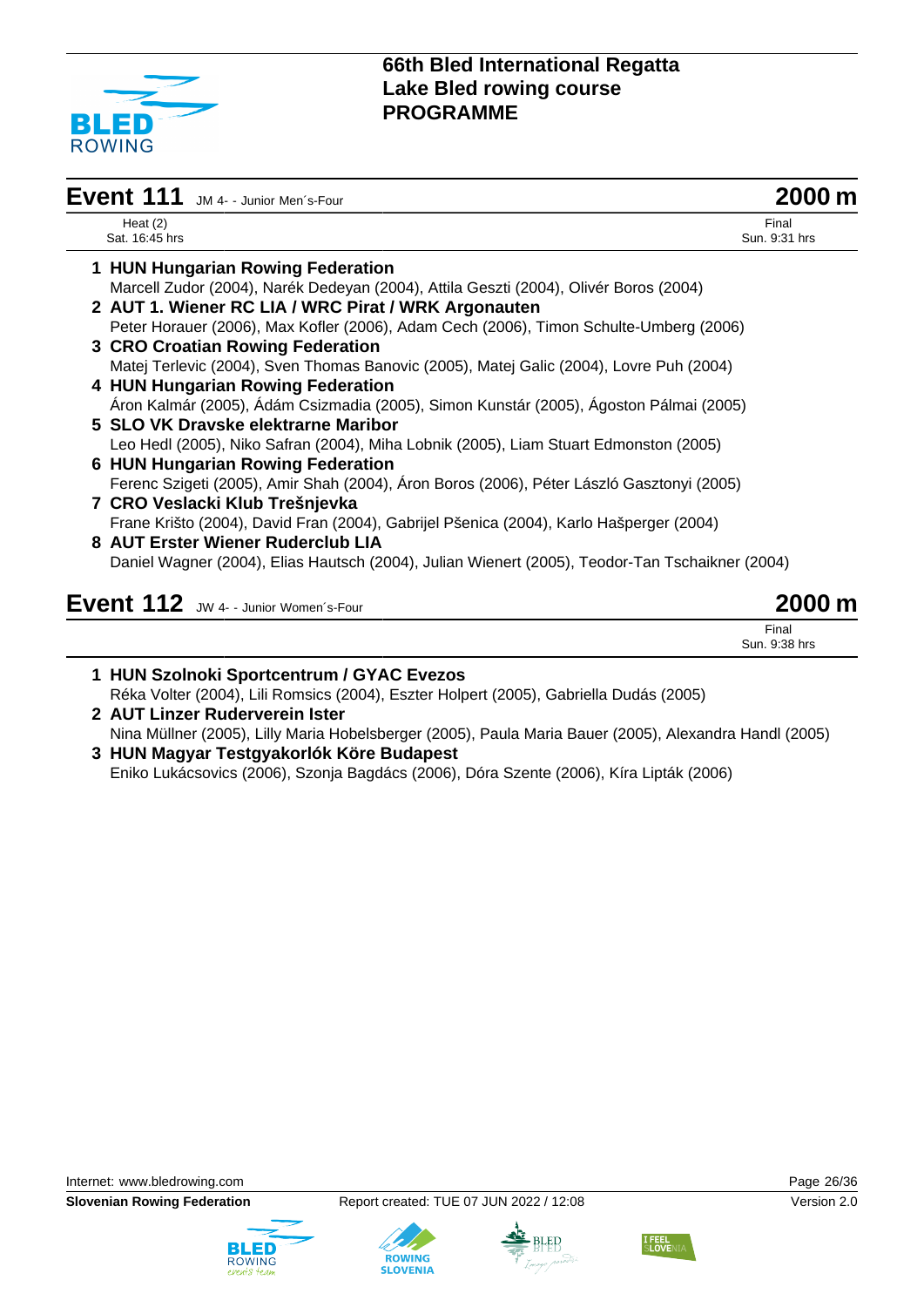

| Event 113 JM 4x - Junior Men's-Quadruple Sculls                                                    | 2000 m                       |
|----------------------------------------------------------------------------------------------------|------------------------------|
| Heat $(2)$<br>Sat. 16:55 hrs                                                                       | Final $(2)$<br>Sun. 9:45 hrs |
| 1 SLO Rowing Club Argo                                                                             |                              |
| Luka Maric (2005), Vasja Rakar (2006), Matia Bencic Lukac (2006), Jernej Vuk (2005)                |                              |
| 2 AUT RV Villach v. 1881 / Salzburger RK MÖVE                                                      |                              |
| David Kaiserauer (2005), Michal Haloda (2004), Stefan Gigacher (2004), Noah Roidmayer (2004)       |                              |
| 3 HUN Hungarian Rowing Federation                                                                  |                              |
| Ádám Igar (2004), István Althammer (2004), Dominik Dávid (2004), Bálint Kocsis (2005)              |                              |
| 4 CRO Veslacki Klub Jadran - Rijeka                                                                |                              |
| Leo Cucak (2005), Dominik Biruš (2004), Roko Rafael Katic (2005), Loren Horvat (2005)              |                              |
| 5 SRB Veslacki klub Tamiš                                                                          |                              |
| Andrija Rankovic (2005), Marko Jancikin (2006), Nemanja Badrljica (2004), Pavle Milutinovic (2006) |                              |
| <b>6 CRO Croatian Rowing Federation</b>                                                            |                              |
| Nikola Kontrec (2005), Joshua Nicoscia (2004), Marin Smoljanovic (2004), Ivan Talaja (2005)        |                              |
| 7 SRB Veslacki klub Danubius 1885                                                                  |                              |
| Ognjen Dukic (2005), Dejan Manojlovic (2005), Marko Fratucan (2005), Nemanja Kesic (2005)          |                              |
| 8 AUT RV Wiking Linz / WSV Ottensheim                                                              |                              |
| Noah Wittendorfer (2004), Jakob Krause (2005), Jakob Marchewa (2004), Moritz Schöppl (2005)        |                              |
| 9 AUT WSV Ottensheim / RV Wiking Linz / Linzer RV Ister                                            |                              |
| Marlon Kasterka (2007), Paul Schinnerl (2007), Ruben Griesfelder (2006), Jonas Campbell (2006)     |                              |
| 10 AUT RV Albatros Klagenfurt / RC Wels / 1. Wiener RC LIA / WRC Pirat                             |                              |
| Uli Oswald (2004), Lorenz Reitzinger (2005), Noe Plotitza (2005), Reischl Leo (2005)               |                              |
| .                                                                                                  |                              |

| Event 114 JW 4x - Junior Women's-Quadruple Sculls | 2000 m        |
|---------------------------------------------------|---------------|
|                                                   | Final         |
|                                                   | Sun. 9:59 hrs |
|                                                   |               |

- **1 AUT WSV Ottensheim / Salzburger RK MÖVE / RV Wiking Linz** Linda Weitmann (2005), Theresa Berger (2005), Emma Rainer (2005), Katharina Nagler (2005) **2 HUN Hungarian Rowing Federation**
- Anna Schrieber (2004), Zsófia Angyal (2004), Szonja Balázs (2004), Zsófia Nagy (2006) **3 HUN MTK Budapest / SZVE**

Krisztina Temesi (2005), Anna Király (2004), Miriam Kovács (2005), Orsolya Molnár (2005)









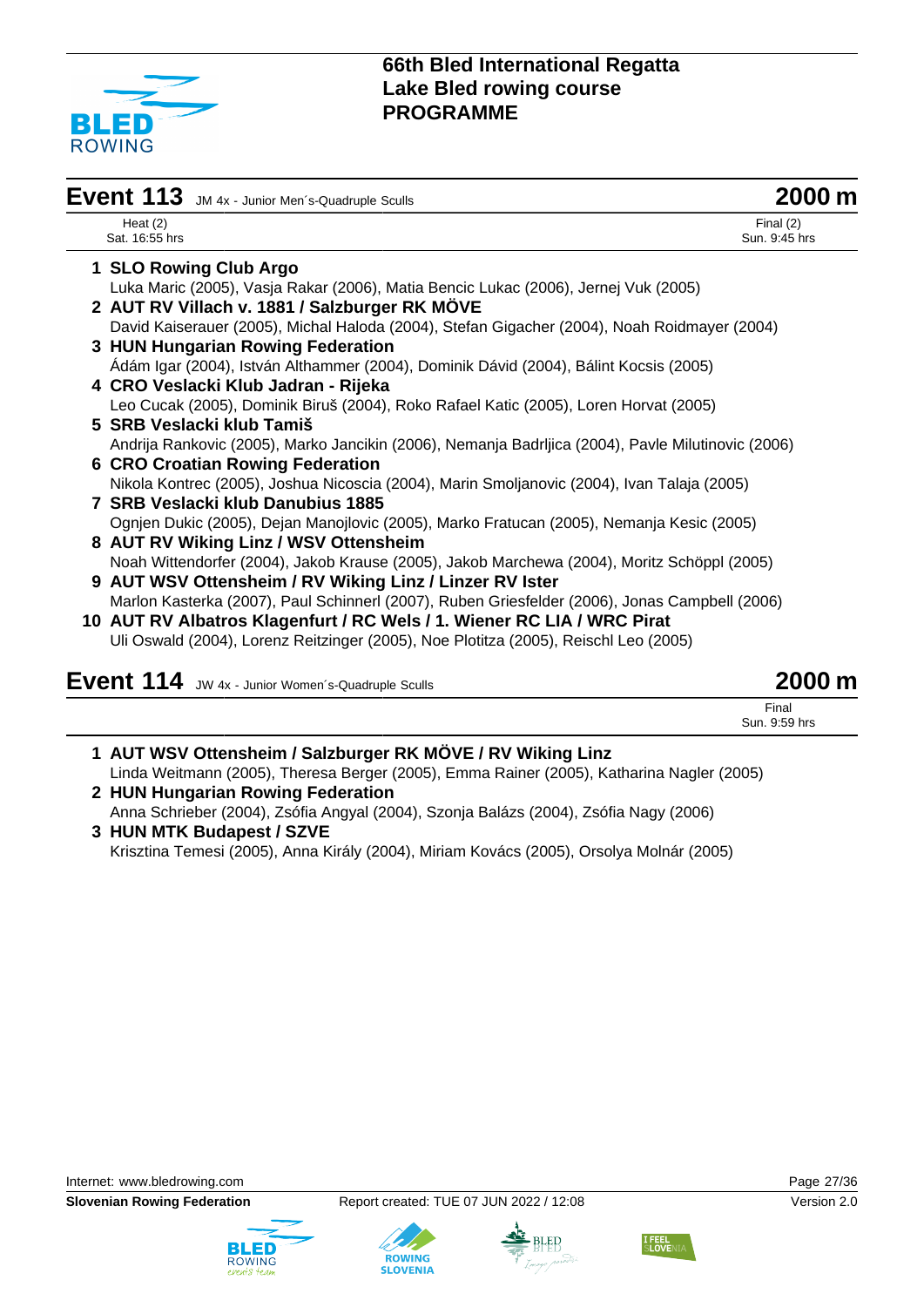

| Event 115 BJM 1x - Junior Men's-Single Sculls | 2000 m                        |
|-----------------------------------------------|-------------------------------|
| Heat $(2)$<br>Sat. 17:05 hrs                  | Final $(2)$<br>Sun. 10:06 hrs |
| 1 BUL Armeetz                                 |                               |
| Maksim Atanasov (2007)                        |                               |
| 2 SLO Rowing Club Ljubljanica                 |                               |
| Jakob Korbar (2007)                           |                               |
| 3 CRO Veslacki Klub Krka                      |                               |
| Franko Dobra (2007)                           |                               |
| 4 SRB Veslacki klub Tamiš                     |                               |
| Petar Peric (2006)                            |                               |
| 5 SUI Seeclub Luzern                          |                               |
| Mark Studhalter (2007)                        |                               |
| 6 SRB Veslacki klub Begej 1883                |                               |
| Miloš Lavirac (2006)                          |                               |
| 7 CRO Veslacki Klub Neptun                    |                               |
| VITO SUTALO (2007)                            |                               |
| 8 HUN Bajai Spartacus Sport Club              |                               |
| Gorán Veto (2006)                             |                               |
| 9 SRB Veslacki klub Tamiš                     |                               |
| Mihajlo Markovic (2006)                       |                               |
| 10 SUI Seeclub Luzern                         |                               |
| Davide Muzzi (2006)                           |                               |
| 11 HUN Mosonmagyaróvári Vizisport Egyesület   |                               |
| Ádám Hegedüs (2006)                           |                               |
| 12 SRB Veslacki klub Smederevo                |                               |

Jovan Marinkovic (2007)

# **Event 116** BJW 1x - Junior Women's-Single Sculls **2000 m**

Heat (2) Sat. 17:15 hrs

- **1 AUT Wiener Ruderklub Argonauten** Franziska Stögerer (2007)
- **2 BUL Armeetz** Rumyana Stoyanova (2008)
- **3 SLO Veslaški klub Bled** Nika Janjuševic (2006)
- **4 SLO Rowing Club Ljubljanica** Nika Šmalc (2007)
- **5 AUT Ruderverein Villach von 1881** Antonia Gigacher (2006)
- **6 SLO Veslaški klub Bled** Una Radonjic (2006)
- **7 AUT Wassersportverein Ottensheim** Sophia Bötscher (2006)

Internet: [www.bledrowing.com](http://www.bledrowing.com) Page 28/36





**ROWING** 

**SLOVENIA** 





# Final

Sun. 10:20 hrs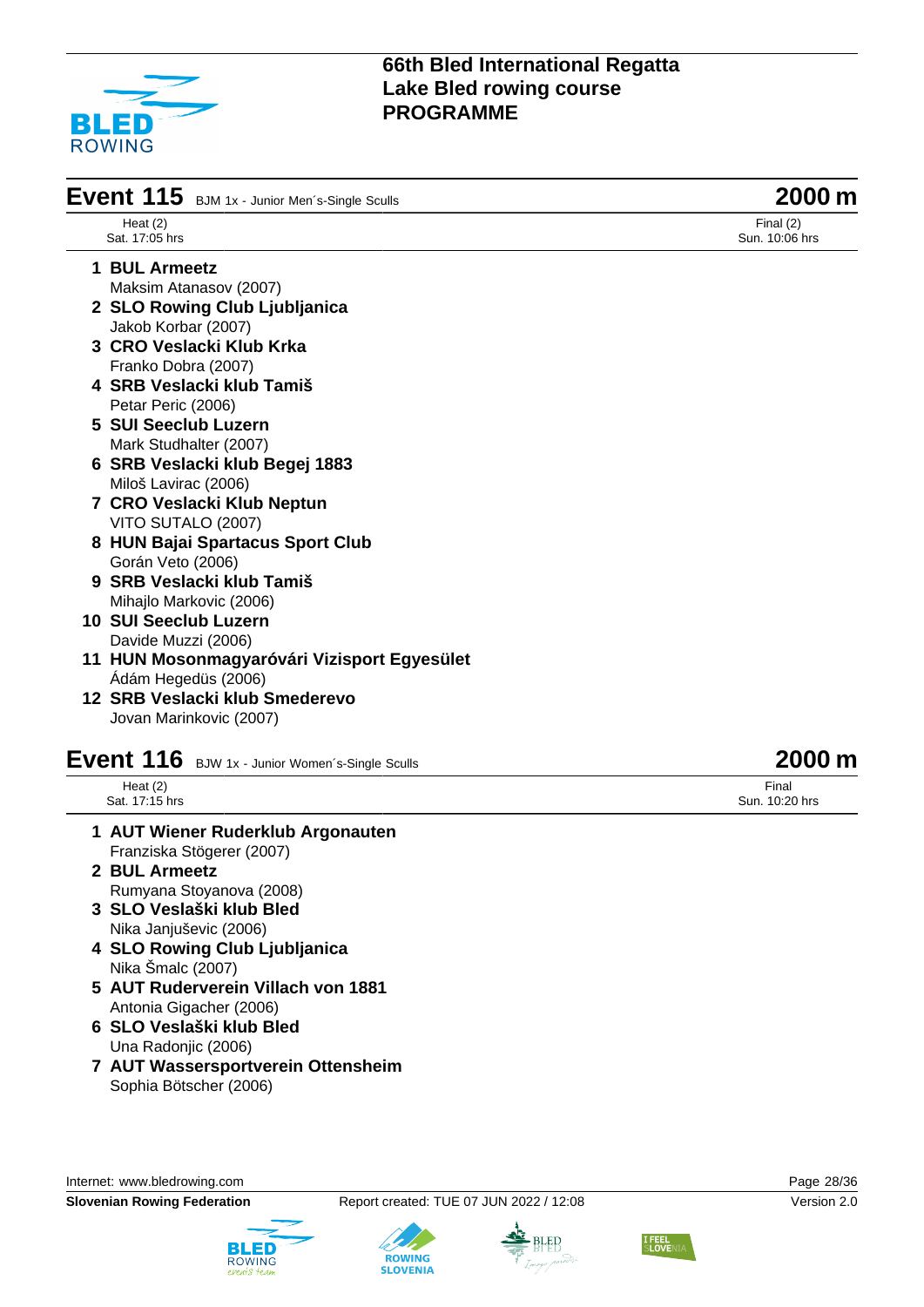

| Event 117 BJM 2x - Junior Men's-Double Sculls    | 2000 m                        |
|--------------------------------------------------|-------------------------------|
| Heat $(3)$<br>Sat. 17:25 hrs                     | Final $(3)$<br>Sun. 10:27 hrs |
| 1 HUN Mosonmagyaróvári Vizisport Egyesület       |                               |
| Mátyás Demkó (2006), Patrik Varga (2006)         |                               |
| 2 CRO Veslacki Klub Krka                         |                               |
| Marko Martinovic (2007), Jakov Slavica (2007)    |                               |
| 3 AUT WRC Pirat / WRK Argonauten                 |                               |
| Max Cagal (2007), Hippolyte Langlois (2006)      |                               |
| 4 HUN Szolnoki Sportcentrum / MTK Budapest       |                               |
| Dániel Drávucz (2007), Sámuel Gottfried (2006)   |                               |
| <b>5 CRO Croatian Rowing Federation</b>          |                               |
| Nikola Knezic (2006), Filip Sarlija (2006)       |                               |
| <b>6 SLO Rowing Club Argo</b>                    |                               |
| Matija Bogdanovic (2007), Marcel Jagodnik (2006) |                               |
| 7 HUN Szegedi Vízisport Egyesület                |                               |
| Bálint Pálka (2006), Márton Hajdú (2006)         |                               |
| 8 AUT Linzer Ruderverein Ister                   |                               |
| Ruben Griesfelder (2006), Jonas Campbell (2006)  |                               |
| 9 AUT Linzer RV Ister / RC Wels                  |                               |
| Leo Labak (2006), Balduin Reitzinger (2007)      |                               |
| 10 SVK Slovenský veslársky klub                  |                               |
| Michal Žemla (2006), Oliver Šimek (2006)         |                               |
| 11 SRB Veslacki klub Begej 1883                  |                               |
| Vuk Božic (2006), Ognjen Kostin (2006)           |                               |
| <b>12 CRO Croatian Rowing Federation</b>         |                               |
| David Zebec (2006), Simon Kralj (2006)           |                               |
| 13 SLO Veslaški klub Bled                        |                               |
| Gal Zorman (2006), Nikola Halleger (2006)        |                               |
| <b>14 AUT Erster Wiener Ruderclub LIA</b>        |                               |
| Moritz Beran (2007), Joe Koch-Daubrawa (2006)    |                               |
| <b>15 CRO Croatian Rowing Federation</b>         |                               |
| Marko Jurcic (2006), Toma Pavicic (2007)         |                               |
| 16 SLO Rowing Club Ljubljanica                   |                               |
| Luka Valic (2007), Matija Valant Karat (2007)    |                               |
| 17 SLO Veslaški klub Bled                        |                               |
| Jaka Dolar (2006), Paskal Ažman (2006)           |                               |
|                                                  |                               |
|                                                  |                               |









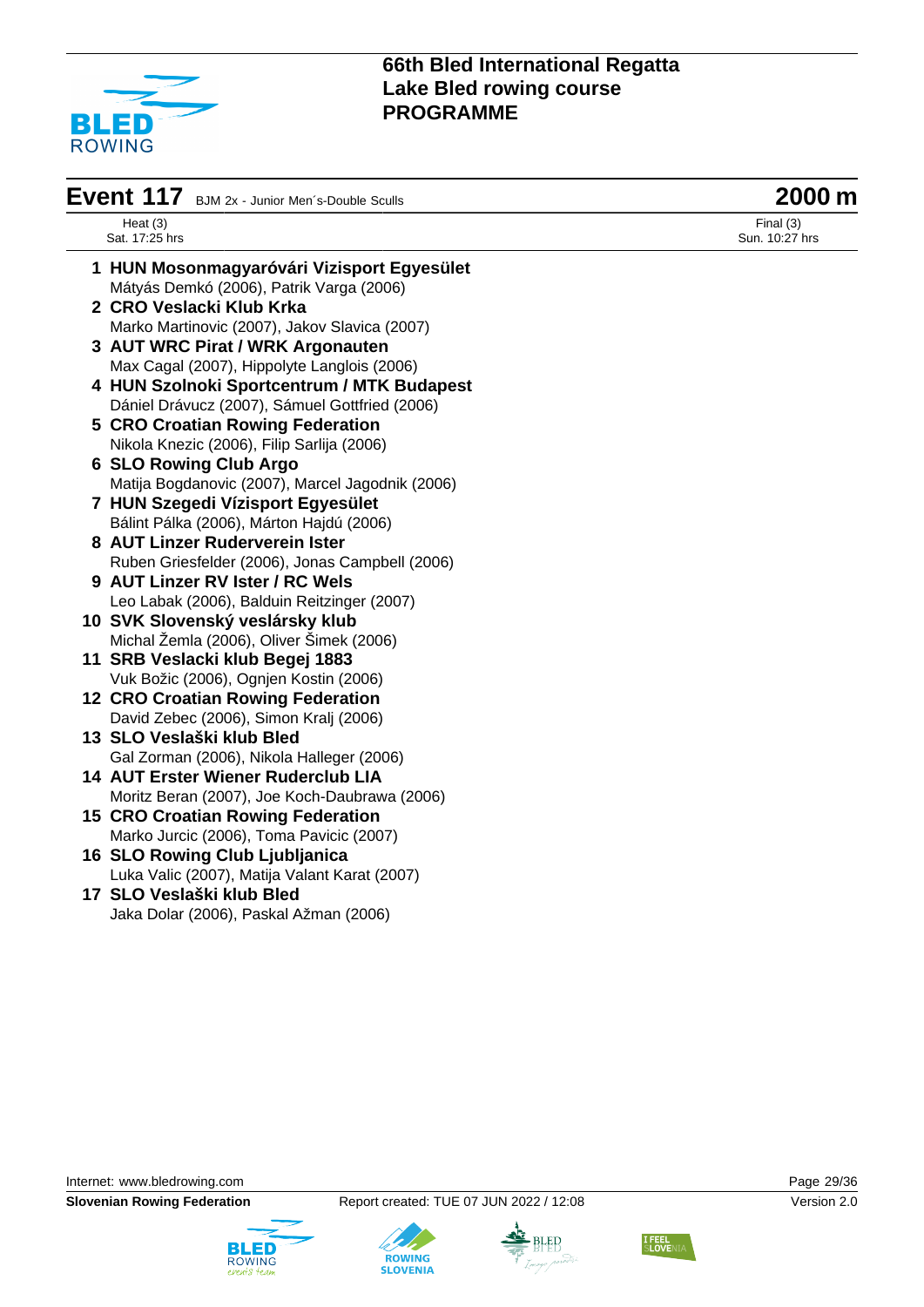

| Event 118 BJW 2x - Junior Women's-Double Sculls | 2000 m |
|-------------------------------------------------|--------|
|-------------------------------------------------|--------|

Heat (2) Sat. 17:40 hrs

- **1 CRO Croatian Rowing Federation** Donata Elez (2006), Greta Dragisic (2007)
- **2 SLO VK Dravske elektrarne Maribor** Hana Indihar (2007), Lara Cas (2006)
- **3 HUN Szegedi Vízisport Egyesület** Lilla Mácsai (2007), Blanka Napsugár Szabó (2006)
- **4 HUN Danubius Nemzeti Hajós Egylet** Hanga Kiss (2006), Liliána Bors (2006)
- **5 HUN Magyar Testgyakorlók Köre Budapest** Zsófia Bálint (2007), Blanka Karajz (2007)
- **6 CRO Veslacki Klub Trešnjevka** Nika Rabic (2006), Hana Tužinski (2006)
- **7 HUN Magyar Testgyakorlók Köre Budapest** Anna Elekes (2007), Emma Vágó (2007)
- **8 BUL CSKA** Yana Dimcheva (2007), Mihaela Metodieva (2006)
- **9 HUN Danubius Nemzeti Hajós Egylet** Veronika Gáll (2006), Réka Pósfai (2006)
- **10 CRO Croatian Rowing Federation** Franka Zorcic (2006), Nika Ivekovic (2006)
- **11 AUT Ruderverein Wiking Linz** Alina Paroubek (2006), Isabella Baumann (2007)
- **12 SLO Veslaški klub Bled** Blažka Sedovšek (2008), Sara Sedovšek (2006)

Final (2) Sun. 10:48 hrs

Internet: [www.bledrowing.com](http://www.bledrowing.com) Page 30/36







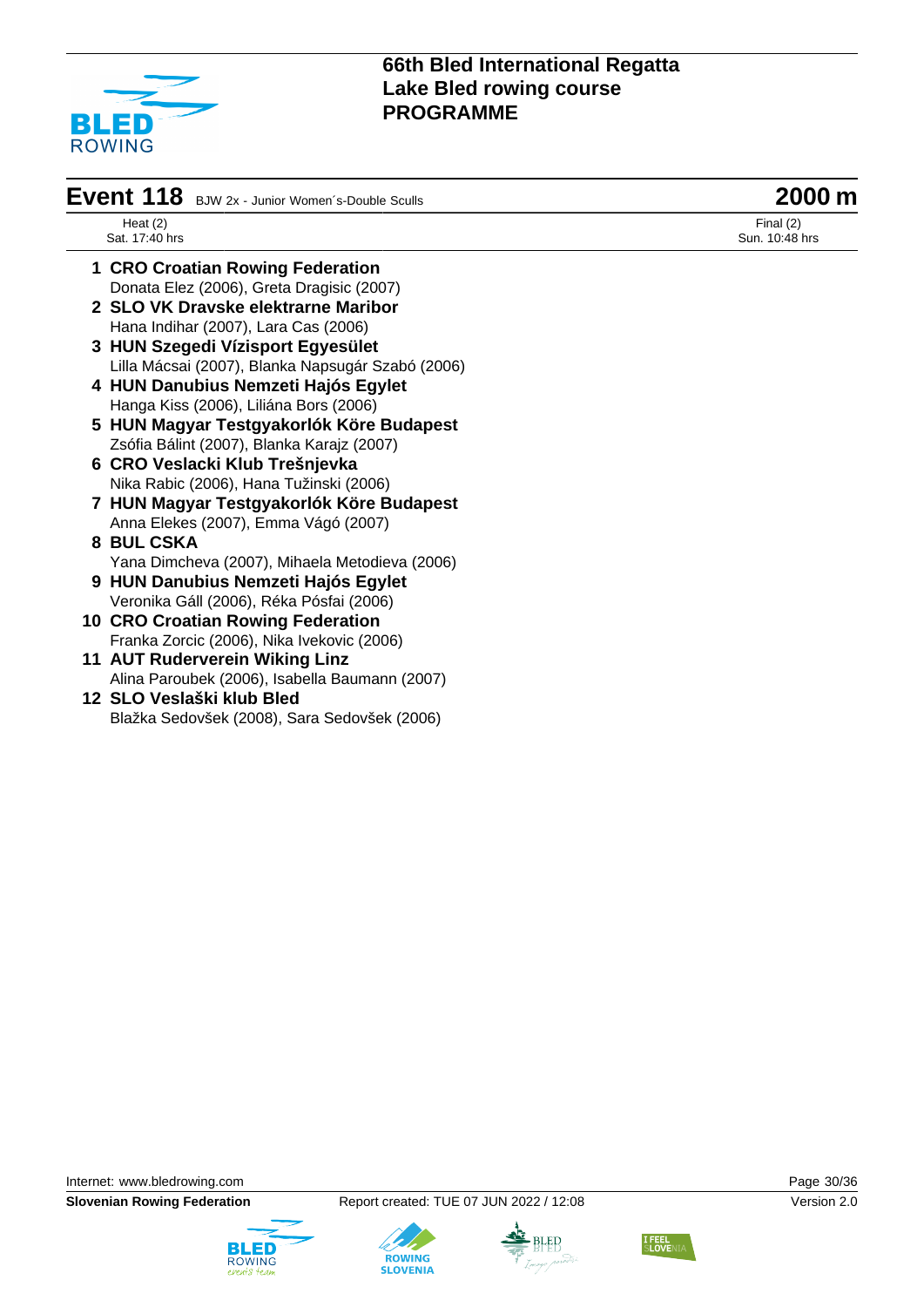

| Event $119$ M 1x - Men's-Single Sculls | 2000 m |
|----------------------------------------|--------|
|----------------------------------------|--------|

Heat (3) Sat. 17:50 hrs

- **1 SLO Veslaški klub Bled** Isak Žvegelj (2000)
- **2 CRO Croatian Rowing Federation** Damir Martin (1988)
- **3 HUN Hungarian Rowing Federation** Bence Szklenka (2001)
- **4 AUT Wiener Ruder Club Donaubund** Paul Heindl (1998)
- **5 CRO Veslacki Klub Trešnjevka** Mihael Girotto (1999)
- **6 SLO Slovenian Rowing Federation** Rajko Hrvat (1986)
- **7 CRO Hrvatski Veslacki Klub Mornar** Antonio Zorica (2003)
- **8 CRO Veslacki Klub Trešnjevka** Viktor Pujas (2001)
- **9 SLO VK Dravske elektrarne Maribor** Oskar Marinic (2002)
- **10 SLO Rowing Club Ljubljanica** Matija Albreht (2003)
- **11 SLO Veslaški klub Bled** Semen Kravchuk (2002)
- **12 AUT Linzer Ruderverein Ister** Tobias Stütz (2001)
- **13 SUI Seeclub Luzern** Felician Bossart (2000)
- **14 SLO Rowing Club Argo** Matija Kocjancic (1998)
- **15 SLO Slovenian Rowing Federation** Filip Matej Pfeifer (1999)
- **16 CRO Hrvatski Veslacki Klub Mornar** Bartol Bucan (2003)
- **17 HUN Hungarian Rowing Federation** Botond Tompits (2002)
- **18 HUN Csepel Evezos Klub SE** Márton Hopp (1998)

Internet: [www.bledrowing.com](http://www.bledrowing.com) Page 31/36

**Slovenian Rowing Federation** Report created: TUE 07 JUN 2022 / 12:08 Version 2.0









Final (3) Sun. 11:02 hrs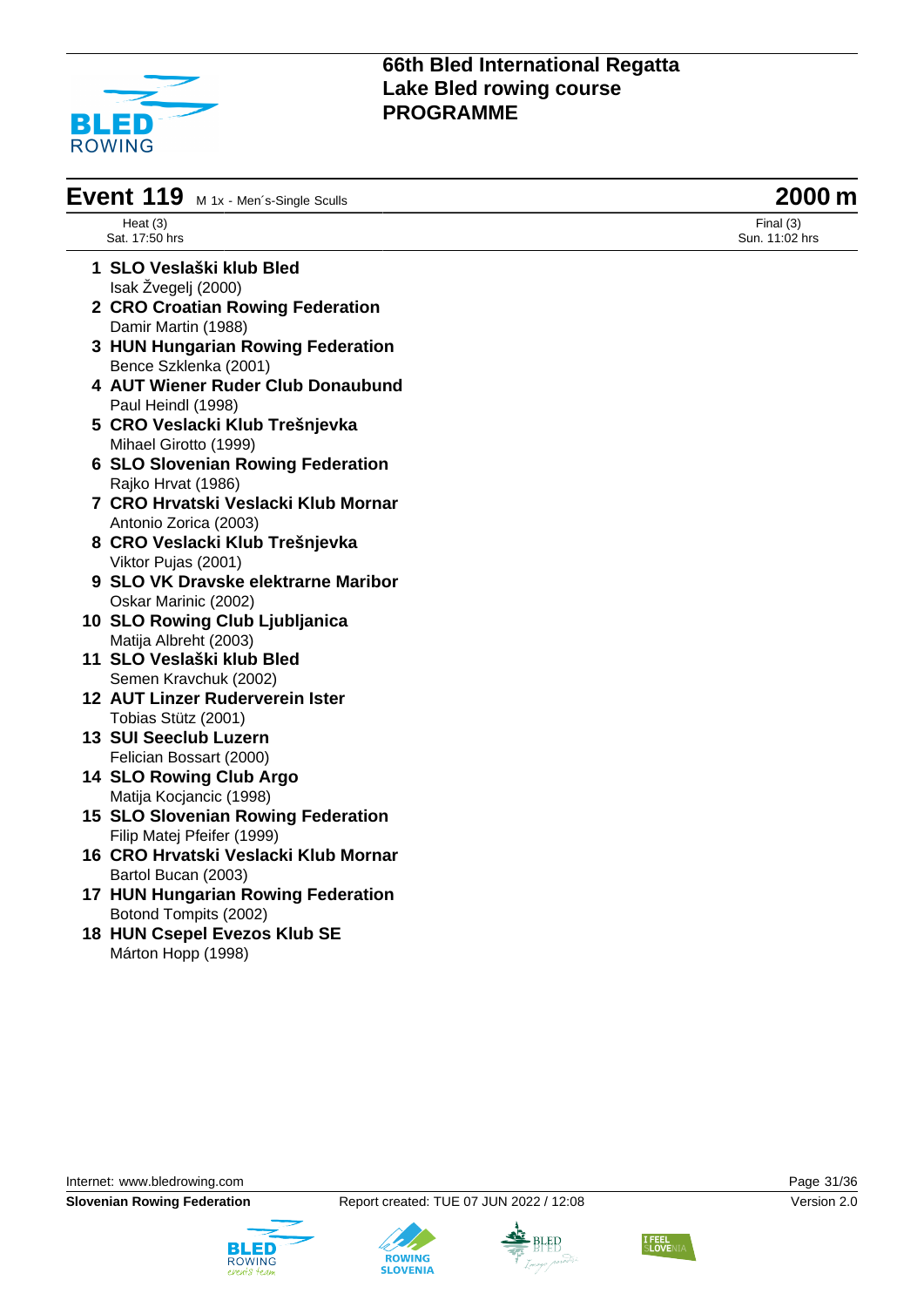

| Heat $(3)$<br>Sat. 18:05 hrs<br>1 AUT Linzer Ruderverein Ister<br>Birgit Pühringer (1989)<br>2 HUN Hungarian Rowing Federation<br>Janka Zsíros (2000)<br>3 SLO Slovenian Rowing Federation | Final $(2)$<br>Sun. 11:23 hrs |
|--------------------------------------------------------------------------------------------------------------------------------------------------------------------------------------------|-------------------------------|
|                                                                                                                                                                                            |                               |
|                                                                                                                                                                                            |                               |
|                                                                                                                                                                                            |                               |
|                                                                                                                                                                                            |                               |
|                                                                                                                                                                                            |                               |
| Nina Kostanjšek (1993)                                                                                                                                                                     |                               |
| 4 HUN Danubius Nemzeti Hajós Egylet                                                                                                                                                        |                               |
| Boróka Elek (2001)                                                                                                                                                                         |                               |
| 5 SRB Veslacki klub Begej 1883                                                                                                                                                             |                               |
| Snežana Jakovljevic (2003)                                                                                                                                                                 |                               |
| <b>6 SUI Ruderclub Rotsee Luzern</b>                                                                                                                                                       |                               |
| Nina Thölking (1982)                                                                                                                                                                       |                               |
| <b>7 AUT Erster Wiener Ruderclub LIA</b>                                                                                                                                                   |                               |
| Laura Boyer (2003)                                                                                                                                                                         |                               |
| 8 HUN Hungarian Rowing Federation                                                                                                                                                          |                               |
| Flóra Galcsó (2001)                                                                                                                                                                        |                               |
| 9 SVK Veslársky klub Slávia Stu                                                                                                                                                            |                               |
| Anastasia lakovlev (2003)                                                                                                                                                                  |                               |
| 10 AUT Salzburger Ruderklub MÖVE                                                                                                                                                           |                               |
| Tabea Minichmayr (1999)                                                                                                                                                                    |                               |

## **Event 121** M 2x - Men's-Double Sculls **2000 m**

| Heat $(2)$     |  |
|----------------|--|
| Sat. 18:20 hrs |  |

- **1 HUN Hungarian Rowing Federation** Zsolt Ármin Hajdú (2002), Áron Nagyszokolyai (2003)
- **2 BUL Bulgarian Rowing Federation** Mario Simeonov (1996), Boris Yotov (1996)
- **3 CRO Croatian Rowing Federation** Davor Poljancic (2003), Roko Boskovic (2003)
- **4 SVK Slovak Rowing Federation** Ondrej Kovacovic (1996), Jakub Herhonek (2002)
- **5 BUL Bulgarian Rowing Federation** Hristo Neshev (2003), Stefan Mutich (2004)
- **6 BUL Rowing club Bourgas** Atanas Grezdelev (1994), Krasimir Zhelyazkov (1988)
- **7 AUT Wiener Ruder Club Donaubund** Armin Auerbach (1999), thomas lehner (1999)
- **8 SUI Seeclub Luzern** Raphael Studhalter (2002), Niklas Grobert (1994)

Internet: [www.bledrowing.com](http://www.bledrowing.com) Page 32/36

**Slovenian Rowing Federation** Report created: TUE 07 JUN 2022 / 12:08 Version 2.0









Final Sun. 11:37 hrs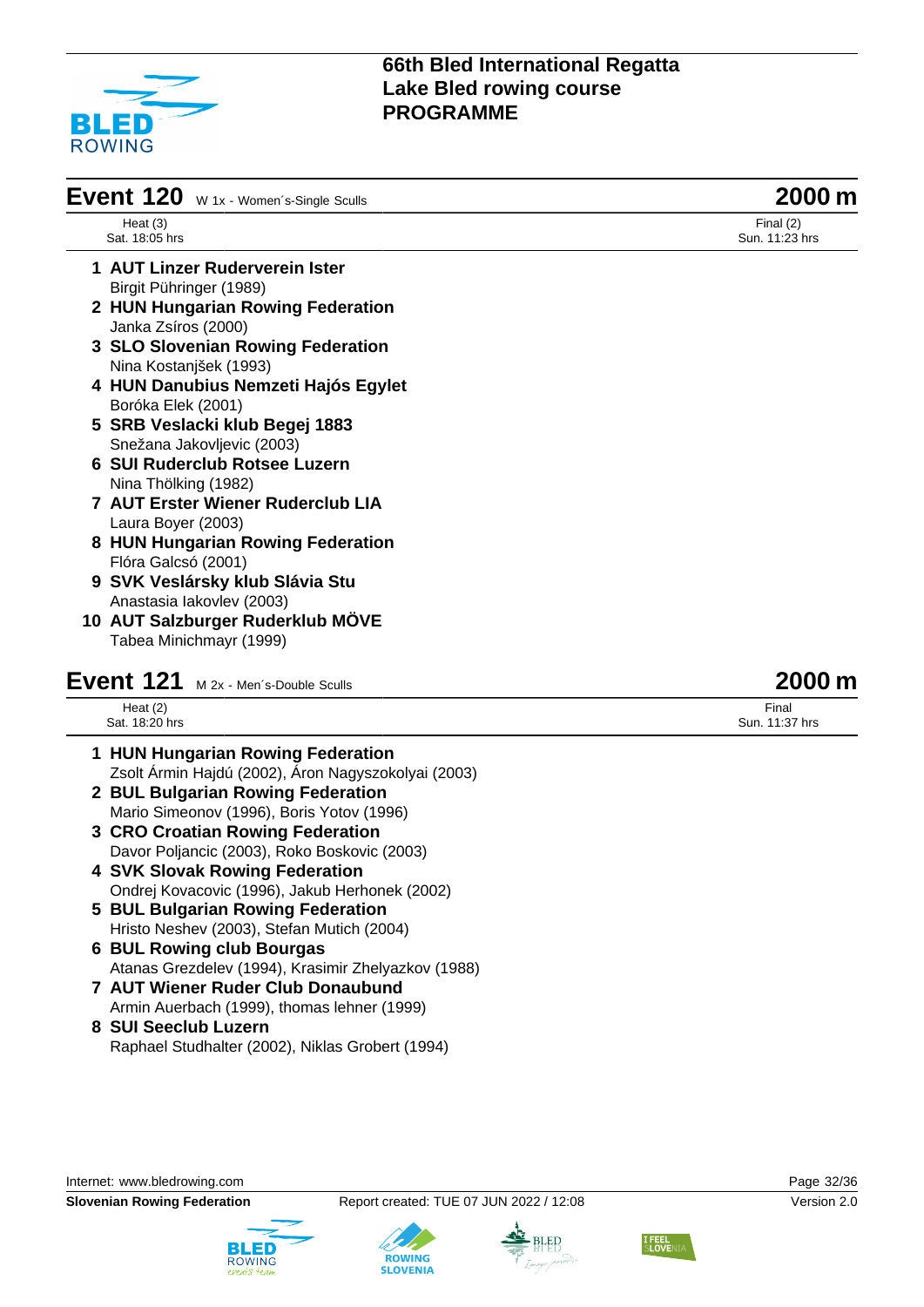

# **Event 122** W 2x - Women's-Double Sculls **2000 m**

Final Sun. 11:44 hrs

- **1 AUT Völkermarkter STV 1868; Sekt. Rudern / Korneuburger RV Alemannia** Katharina Lobnig (1998), Chiara Halama (1998)
- **2 CRO Veslacki Klub Zagreb** Tamara Razvalic (2003), Petra Mikic (2003)
- **3 HUN Hungarian Rowing Federation** Natália Luca Kas (2002), Viktória Harsányi (2003)
- **4 AUT Wiener Ruder Club Donaubund** Mirta Buchinger-Cvar (1984), Laura Piontek-Bakic (1988)
- **5 CRO Hrvatski Veslacki Klub Mornar** Lea Farac (2000), Nina Farac (2003)
- **6 HUN Danubius Nemzeti Hajós Egylet** Stefánia Musza (2001), Szofi Tóth (2001)

## **Event 123** M 2- - Men´s-Pair **2000 m**

| Heat $(3)$                   | Final $(3)$            |
|------------------------------|------------------------|
| Sat.<br>18.31<br>hrs<br>____ | hrs<br>Sun.<br>_______ |
|                              |                        |

- **1 CZE Veslarský klib HAMR** Ales Pospisil (2000), Martin Pfeifer (2002)
- **2 AUT Linzer RV Ister / WSV Ottensheim** Adrian Reininger (2000), David Suckert (2002)
- **3 HUN Hungarian Rowing Federation** Tamás Juhász (2002), Dominik Koncsik (2002)
- **4 SLO Slovenian Rowing Federation** Ažbe Magajna (2002), Jaka Malesic (1998)
- **5 BUL Bulgarian Rowing Federation** Tsvetomir Malinov (2003), Ivan Yankulov (2003)
- **6 HUN Magyar Testgyakorlók Köre Budapest** László Szekér (1985), Domonkos Széll (1989)
- **7 SLO Slovenian Rowing Federation** Jaka Cas (2000), Nik Krebs (1998)
- **8 HUN GYAC Evezos / Szolnoki Sportcentrum** Bence Szabó (1997), Kálmán Furkó (1997)
- **9 SLO VK Dravske elektrarne Maribor** Jaka Cas (2000), Nik Krebs (1998)
- **10 SRB Veslacki klub Smederevo** Marko Torbica (2000), Miroslav Jovanovic (2002)
- **11 HUN Hungarian Rowing Federation** Tamás Czinege (2002), Bálint Bendegúz Boros (2002)
- **12 AUT WSV Ottensheim / RV Seewalchen** Leon Lindorfer (2003), Mathias Mair (2003)
- **13 CRO Croatian Rowing Federation** Patrik Loncaric (2000), Anton Loncaric (2000)

Internet: [www.bledrowing.com](http://www.bledrowing.com) Page 33/36





**ROWING** 



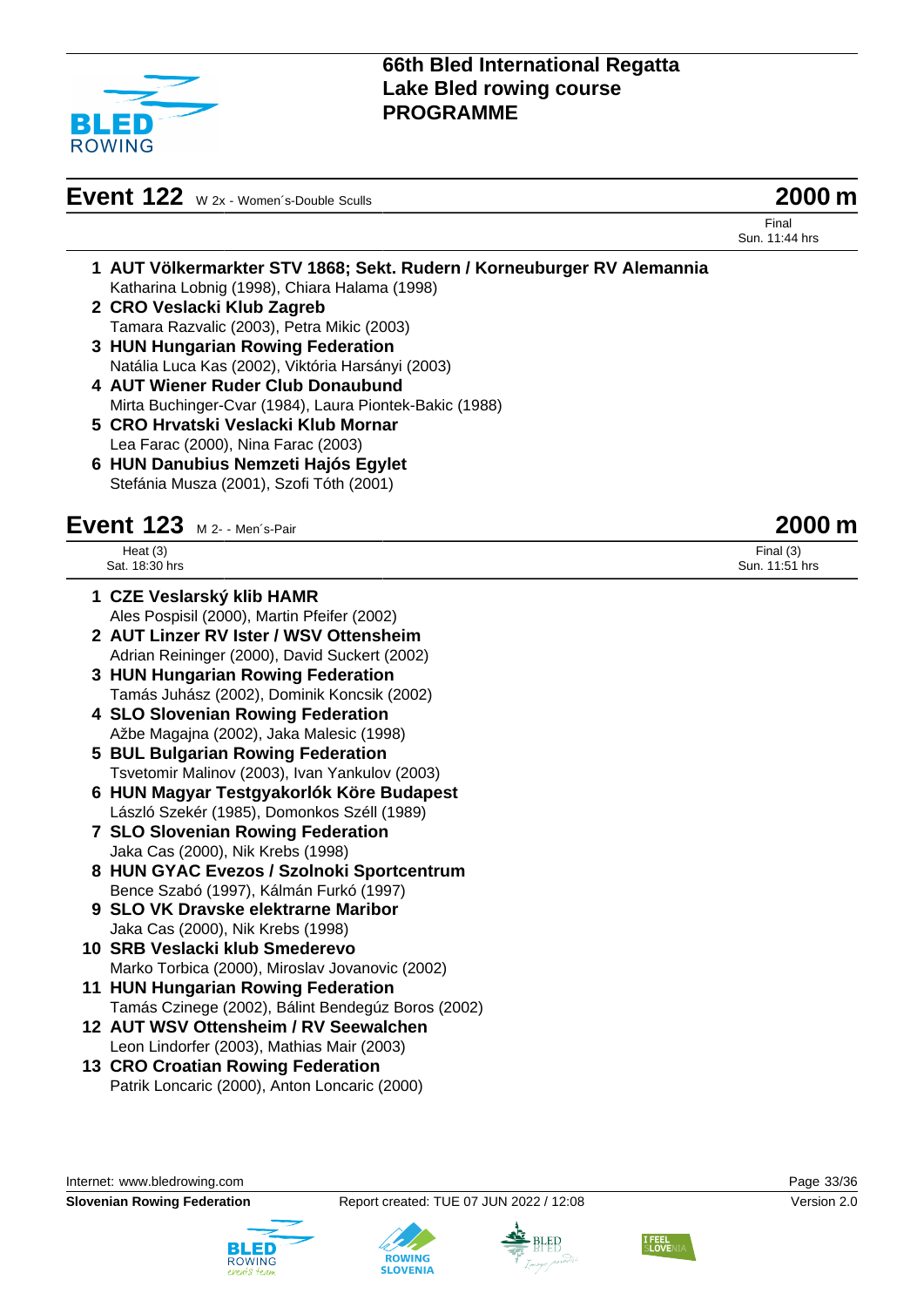

# **Event 124** W 2- - Women´s-Pair **2000 m**

Final Sun. 12:12 hrs

- **1 HUN Hungarian Rowing Federation** Anna Gedeon (2002), Sára Bóka (2003)
- **2 AUT RC Wels / WSV Ottensheim** Lisa Zehetmair (2003), Laura Swoboda (2003)
- **3 CRO Croatian Rowing Federation** Ivana Jurkovic (1999), Josipa Jurkovic (1999)
- **4 AUT RC Wels / WSV Ottensheim** Sophie Damberger (2002), Hannah Keplinger (2003)

| Event 125 BJM 4x - Junior Men's-Quadruple Sculls | 2000 m |
|--------------------------------------------------|--------|
|--------------------------------------------------|--------|

| Final          |  |  |
|----------------|--|--|
| Sun. 12:19 hrs |  |  |

**1 SRB VK Graficar / VK Smederevo / VK Danubius / VK Palic** Ognjen Dobric (2007), Lazar Živanovic (2006), Marko Maric (2006), Sergej Cipak (2006) **2 BUL CSKA / Akademik Sofia** Kaloyan Ladzhov (2007), Hristo Velikov (2006), Mario Neykov (2006), Georgi Karamanov (2007) **3 HUN Magyar Testgyakorlók Köre Budapest** Ferenc Szikora (2006), Barnabás Oláh (2007), Kristóf Majsai (2006), Gergo Szikora (2006) **4 CRO Croatian Rowing Federation** Jakov Horvat (2007), Lovro Rudec (2007), Petar Jukic (2006), Petar Simone (2006) **5 CRO Veslacki Klub Zagreb** Adrian Babic Herceg (2007), Lucijan Vukotic (2007), Marko Šabic (2006), Vedran Herceg (2007) **Event 126** BJW 4x - Junior Women´s-Quadruple Sculls **2000 m**

| <b>LVENt 126</b> BJW 4x - Junior Women's-Quadruple Sculls |
|-----------------------------------------------------------|
|                                                           |

Final Sun. 12:26 hrs

- **1 AUT RV Wiking Linz / RV Seewalchen** Maria Hauser (2007), Emma Eckschlager (2006), Emma Ryba (2006), Flora Populorum (2006) **2 CRO Croatian Rowing Federation** Leni Baraba (2007), Lana Tucic (2006), Dora Balic (2006), Laura Lalic (2006) **3 HUN Danubius Nemzeti Hajós Egylet** Noa Régner (2007), Natasa Dér (2007), Fanni Helfer (2007), Abigél Kovácsy (2007)
- **4 AUT Erster Wiener Ruderclub LIA** Anja Bartl (2006), Elizaveta Mazets (2006), Ines Wagner (2007), Johanna Vychytil (2007)

**ROWING** 

**SLOVENIA** 

**5 SRB Veslacki klub Danubius 1885** Miljana Radivojevic (2006), Viktorija Lazic (2007), Lena Petrovic (2007), Nevena Velendecic (2007)







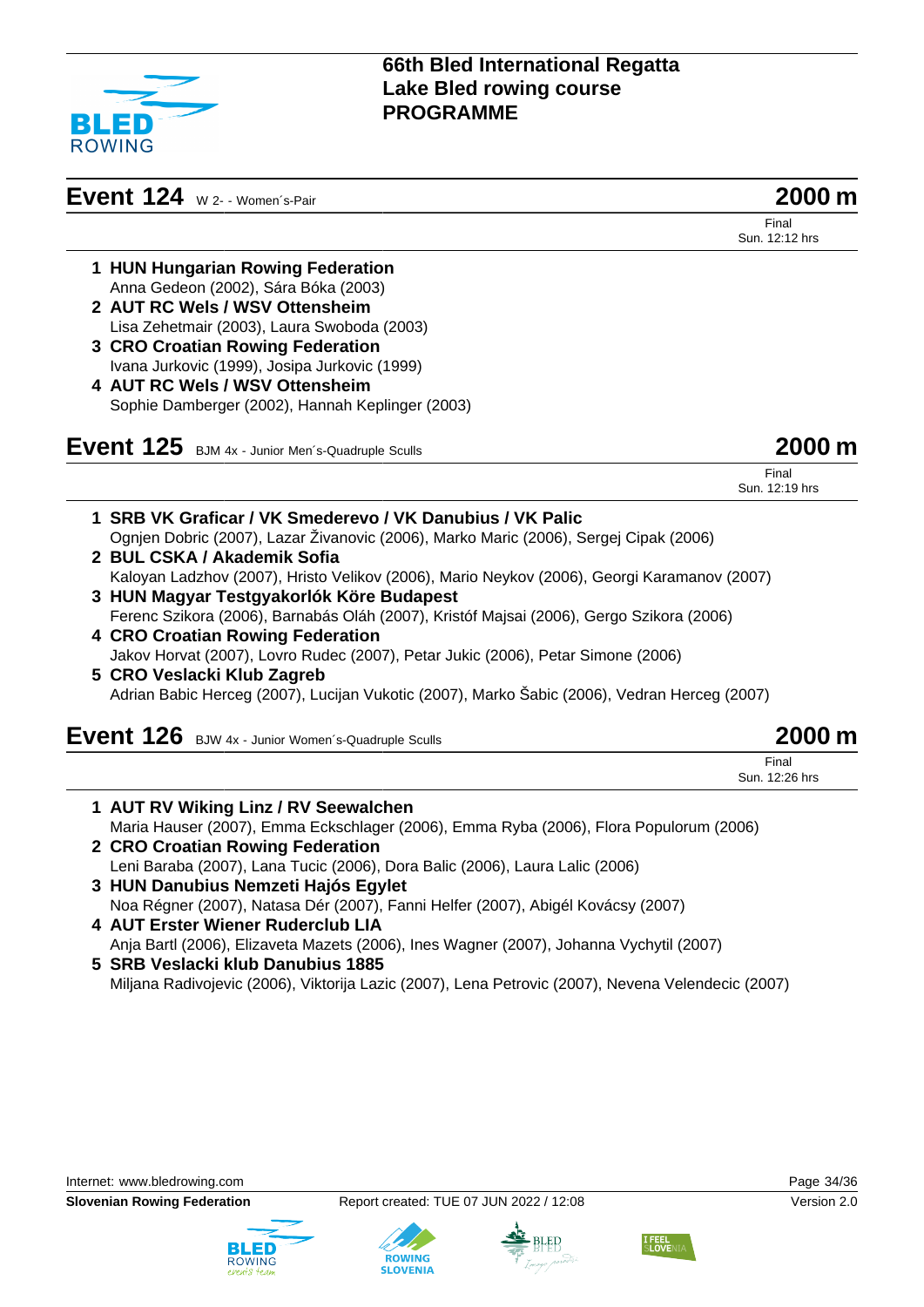

| Event 127 LM 2x - Lightweight Men's-Double Sculls                                   | 2000 m                        |
|-------------------------------------------------------------------------------------|-------------------------------|
| Heat $(2)$<br>Sat. 18:45 hrs                                                        | Final $(2)$<br>Sun. 12:33 hrs |
| 1 AUT RV Wiking Linz / RV Albatros Klagenfurt                                       |                               |
| Mario Minichberger (2003), Kristjan Korenjak (2003)                                 |                               |
| 2 BUL CSKA / Levsky                                                                 |                               |
| Bozhidar Zahov (1998), July Trendafilov (2002)                                      |                               |
| 3 SRB Veslacki klub Tamiš                                                           |                               |
| Miloš Badrljica (1999), Bojan Simic (2003)                                          |                               |
| 4 HUN Hungary / Külker EK                                                           |                               |
| Zalán Fekete (2003), Bence Tamas (1992)                                             |                               |
| 5 HUN Bajai Spartacus Sport Club                                                    |                               |
| Örs Bóka (1995), János Cselinácz (1996)                                             |                               |
| 6 CRO VK Neptun / VK Trešnjevka                                                     |                               |
| LOVRO CONDRIC (2000), Tin Jednobrkovic (2001)                                       |                               |
| 7 HUN Gyori Atlétikai Club Evezos Szakoszátály                                      |                               |
| Roland Szigeti (1993), Amir Shah (2004)                                             |                               |
| 8 HUN Hungarian Rowing Federation                                                   |                               |
| Balázs Szollosi (2002), Henry Bridge (2001)<br>9 SRB Veslacki klub Danubius 1885    |                               |
| Ratko Bundalo (2003), Ivan Katic (2001)                                             |                               |
|                                                                                     |                               |
| Event 128<br>LW 2x - Lightweigt Women's-Double Sculls                               | 2000 m                        |
|                                                                                     | Final<br>Sun. 12:47 hrs       |
| 1 AUT 1. Wiener RC LIA / WRK Donau                                                  |                               |
| Paula Horauer (2002), Anna Schäfer (2001)                                           |                               |
| 2 HUN Hungarian Rowing Federation                                                   |                               |
| Eszter Fehérvári (2002), Dorina Szili (2000)                                        |                               |
| Event 129<br>M 4x - Men's-Quadruple Sculls                                          | 2000 m                        |
| cancelled event                                                                     |                               |
| 1 CRO Croatian Rowing Federation                                                    |                               |
| Boris Cesarec (1998), Goran Mahmutovic (2000), David Sain (1988), Ivan Piton (1993) |                               |
| Event 130<br>W 4x - Women's-Quadruple Sculls                                        | 2000 m                        |
|                                                                                     |                               |
| topical bellennen                                                                   |                               |

cancelled event